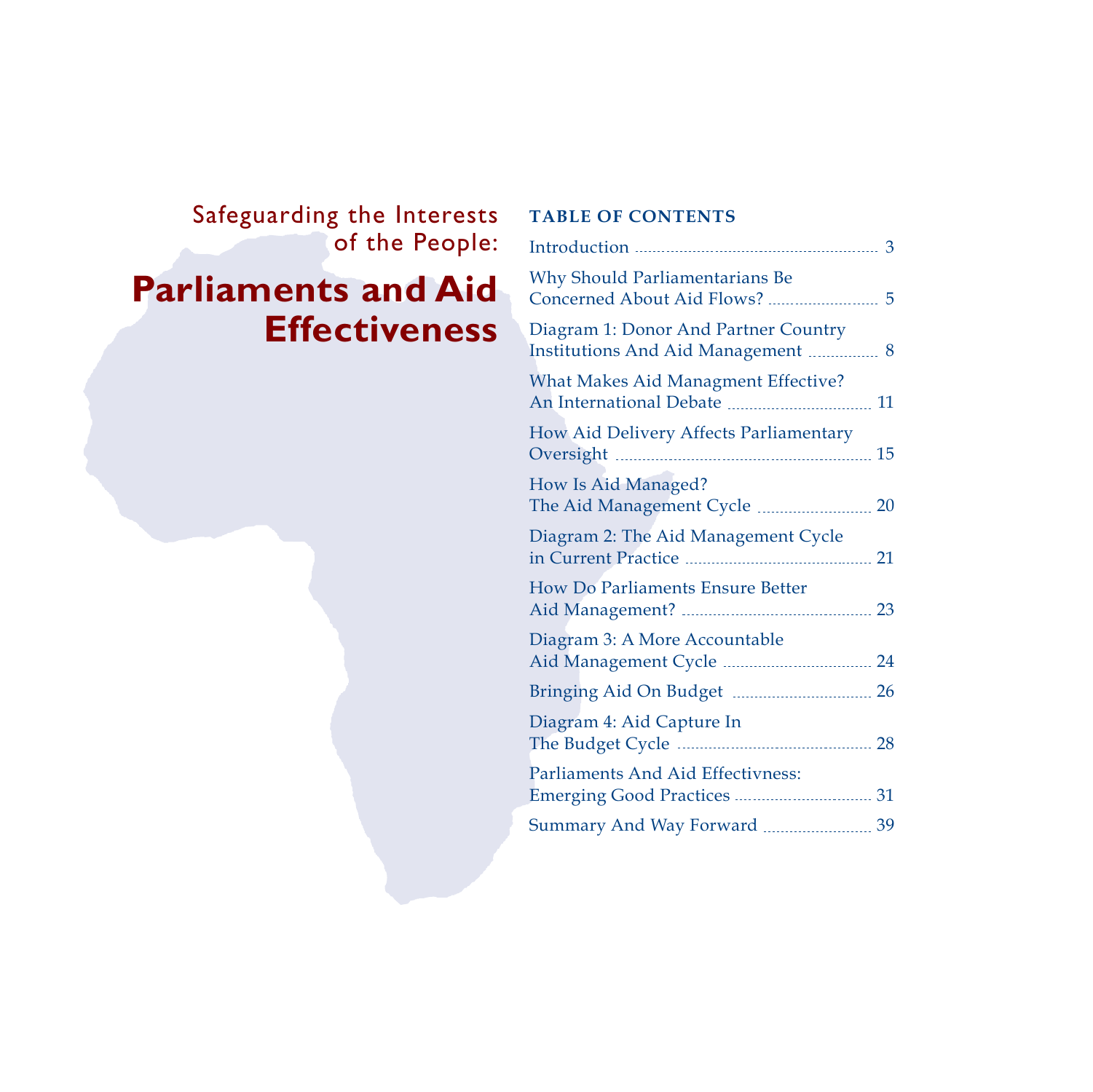This publication is the result of cooperation between the Association of European Parliamentarians for Africa (AWEPA) and Mokoro Consulting in early 2009. It was written upon completion of the first phase of the programme *Engaging Parliamentarians in the Aid Effectiveness Debate*, which was co-funded by the Swedish International Development Cooperation Agency (SIDA) and the Deutsche Gesellschaft für Technische Zusammenarbeit (GTZ) on behalf of the Government of the Federal Republic of Germany. The content of the booklet draws upon AWEPA's experience over the past year in supporting and monitoring parliamentary involvement in the OECD-led (Organisation for Economic Co-operation and Development) reform of the international aid architecture. It has been drafted at the request of African parliamentarians from across the continent, who have made it a priority to become more involved in this process- a process from which they have often been marginalized or overlooked.

It aims to give those new to the subject an overview of the technical background of aid delivery, bring to light what is expected of partner country parliamentarians as a result of their government's commitment to the 2005 Paris Declaration and the 2008 Accra Agenda for Action (AAA), and open the doors for proactive parliamentarians to

make a difference in effective aid delivery. It is also hoped that this booklet will set parliamentarians in Europe and Africa alike on the path towards the realisation of the vision outlined by Professor Turok (MP South



# **Introduction**

"If we have a team of two donor country parliamentarians, *well informed, backed with documents, meeting with a team of partner country parliamentarians to check where donor funding has actually gone, we will come closer to the answers. They will work to capture the answers to all the right questions: how much was spent? What was done? And what were the mechanisms involved? Any discrepancies in these answers can then be raised with the Minister of Finance at home. In the name of transparency, these results should be presented in a press conference providing citizens across the globe with the information they've been asking for. Ideally, participating MPs would then travel to the donor country and discuss future ODA priorities for their country along with donor MPs and Donor Development Agencies."* –Ben Turok, MP South Africa, 2009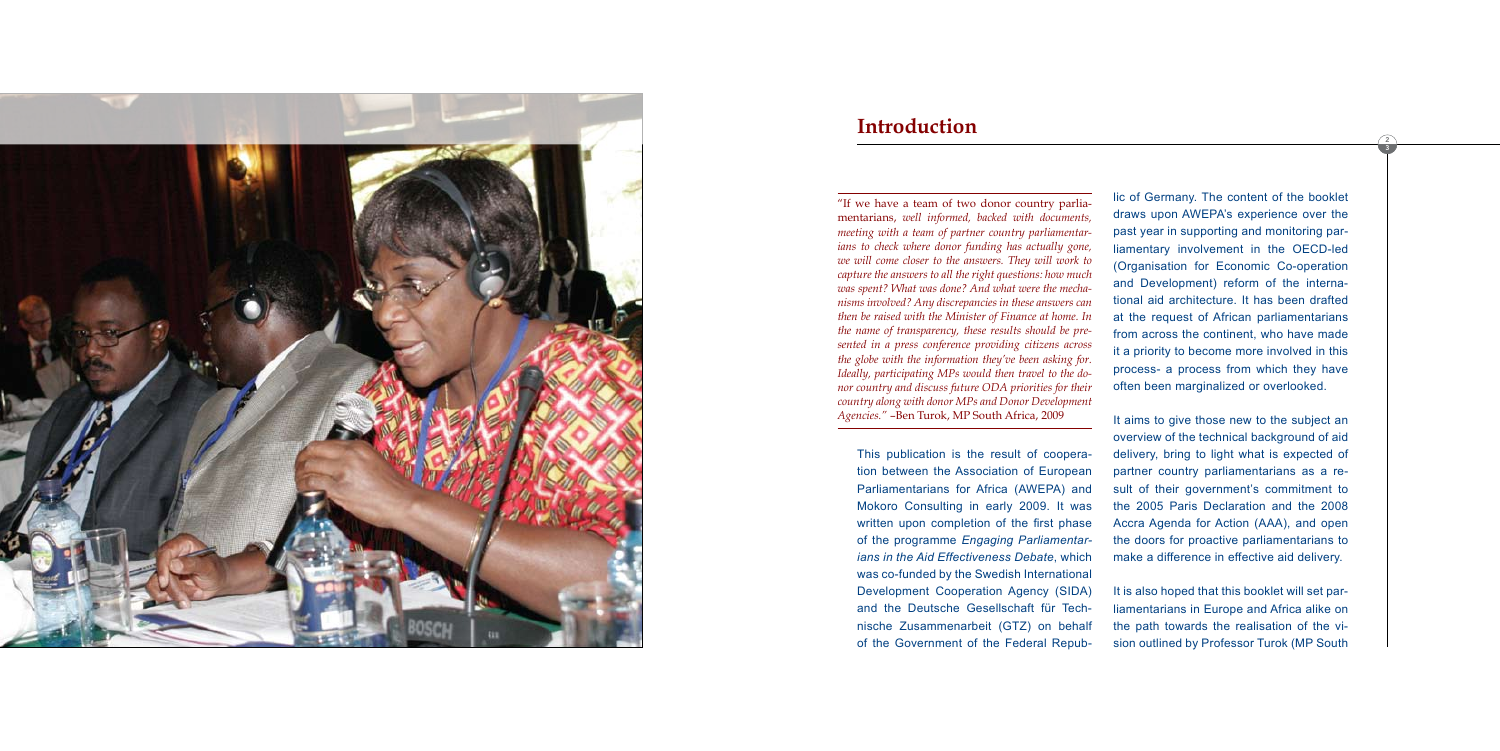

Africa) above, in which joint parliamentary teams work together to uncover the endem ic mysteries surrounding the aid process. Engaged, proactive parliamentarians are a necessary prerequisite for a reform pro gramme of this scale and scope. Just how parliamentarians fit into this context and what they can do within it is the story that the pages to follow will serve to unpack.

In recent years, the topic of aid effective ness has become a subject of intense in ternational debate resulting in a variety of international commitments for reform. The last decade of the twentieth century brought the realisation that, despite billions of dollars spent by various donors, far too little progress had been made in ensuring growth, development and poverty reduction in aid-receiving nations. Country ownership of aid, the use of country systems and the strengthening of partner country account ability systems are at the heart of new ap proaches to aid management. This includes recognising that aid cannot bypass parlia ments if it is to be effective, and that both donor agencies and partner governments should be accountable to their respective parliaments.

Oversight is the parliamentary function at the heart of modern democracies. It is the function whereby members of parliamenta ry assemblies, as the representatives of the people, ensure that the power of the state is used in line with the mandate from and in the interests of the people.

A central aspect of the duty of oversight is scrutiny of the nation's expenditures. Par liaments approve how much money can be raised from citizens in taxes, how these funds should be spent, and for which pur -

poses. As laws and public policies are im plemented through the spending of public resources, oversight of a nation's budget is the most important tool that parliamentar ians have at their disposal in order to keep the executive in check. Keeping an eye on government's programmes and spending is also the most important way in which par liamentarians can ensure that their country realises its growth and development poten -

tial.

# **Why Should Parliamentarians Be Concerned About Aid Flows?**

This booklet makes a clear distinction between the executive and legislative branch of government. The executive branch of government comprises the political and civil apparatus which implements the country's laws. Parliaments pass these laws and oversee their implementation. Country constitu tions stipulate how these institutions are structured and how state power should be shared between them and the courts. However, despite differences between countries, the underlying separation of powers, as set out here, still holds.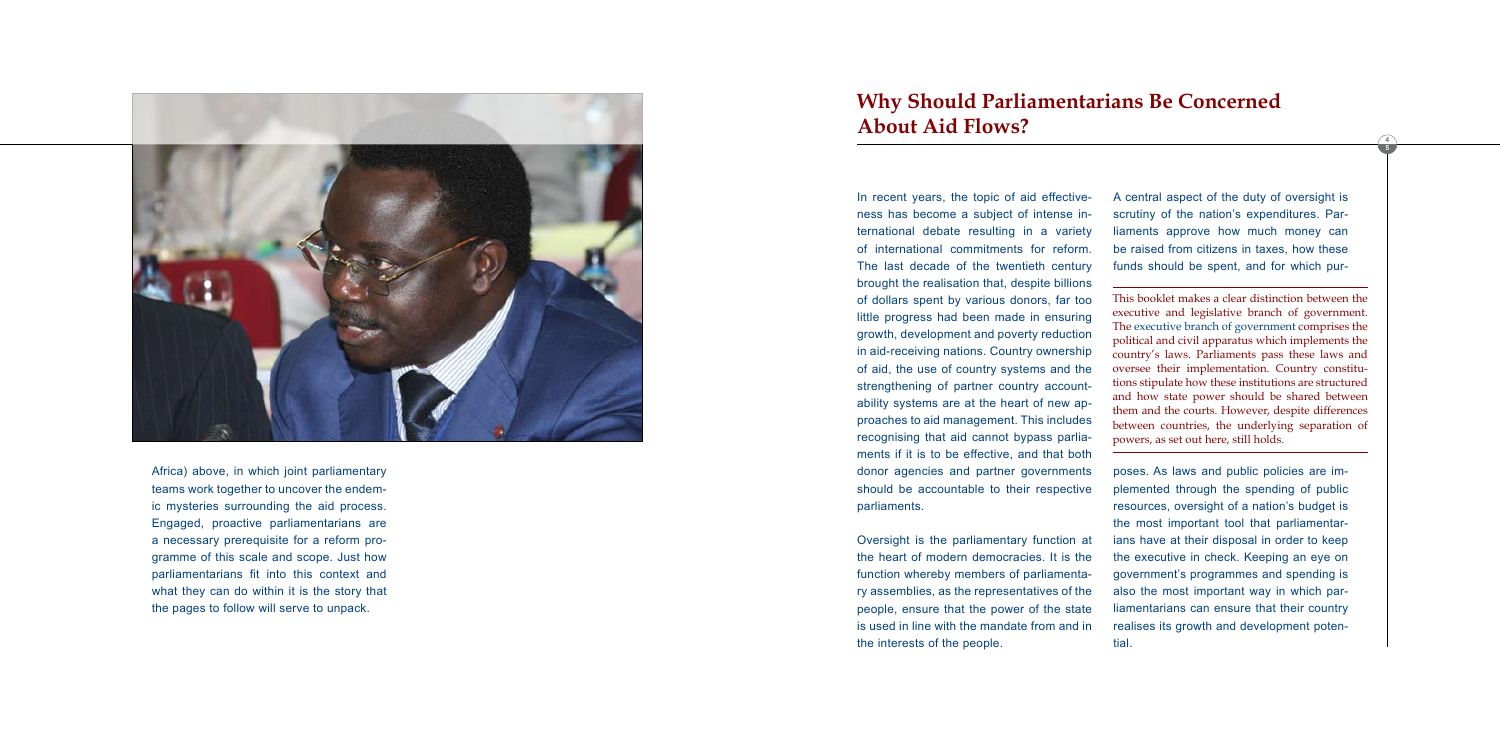fective when it does not undermine the effective and efficient use of domestic resources and domestic macroeconomic management. In order to develop sound fiscal policies and allocate resources well, governments need to have a comprehensive picture of resource flows including donor resources. Moreover, the administration of donor funds uses scarce state capacity. State capacity is funded by citizens' money. Because public officials may spend more time administering aid rather than domestic resources, it is important that parliament oversees how much aid comes into the country and where it will be spent.

**3. Parliaments are there to ensure that the government does not borrow more than it can afford in the long term, and oversee whether the money is put to effective use.** When aid money is provided as loans, parliamentarians should have oversight. Sometimes, donors do not provide funds as grants, but lend money which needs to be repaid, usually with interest, even if at better terms than on the open market. In such cases, the executive is

Despite good reasons for parliamentary oversight of aid at country level, their involvement is not a straightforward matter. The democratic oversight of aid is complex. The diagram below sets out the multifaceted governance relationships that affect the quality of aid spending. It is a simplified diagram: in reality, different types of aid from various sources show variation on this outline. Yet, it is useful for distinguishing the roles fulfilled by stakeholders in both partner country government structures and donor structures.

entering into contracts with third parties in which citizens' money is being spent in advance. It is important that parliament knows about these contracts prior to finalization in order to ensure positive results.

In developing economies and democracies, however, there are more stakeholders involved in public spending than just national institutions. Public goods and services like health care, education, roads, clean water and protection are funded not only through the taxes that citizens pay, but also through funds provided by external donors.

In order to use these external resources, the executive usually enters into contracts – or aid agreements – with the donors to spend resources provided by them. Donors include multilateral institutions, countries, international funds and non-governmental organisations. Usually donors are foreign.

**Executive use of donor funds can dilute parliamentarians' ability to hold it to account for the commitments made to its citizens, unless positive steps are taken to bring this spending into the fold of oversight by parliaments.** 

The availability of external funding to implement government policies weakens the incentive for executives to pay attention to domestic stakeholders, such as parliaments. Over a period of time, aid can, therefore, undermine domestic accountability systems, potentially leading to less effective states and lower achievement of development objectives. This is particularly true of highly aid dependent countries.

There are other reasons why oversight of aid by partner parliaments is important. For example:

**1. If aid is overseen by partner country parliaments it is likely to be more transparent at the country level.** Transparency is important to ensure *accountability* – decisions and their basis, results and costs are accessible, clear and communicated to the wider community – so that decision-makers can be held responsible. Accountable decision-makers are likely to make better choices.

**2. If parliament does not have oversight of aid, the incentive is weaker for government to assess aid flows fully when planning its own budget.** Aid is most ef-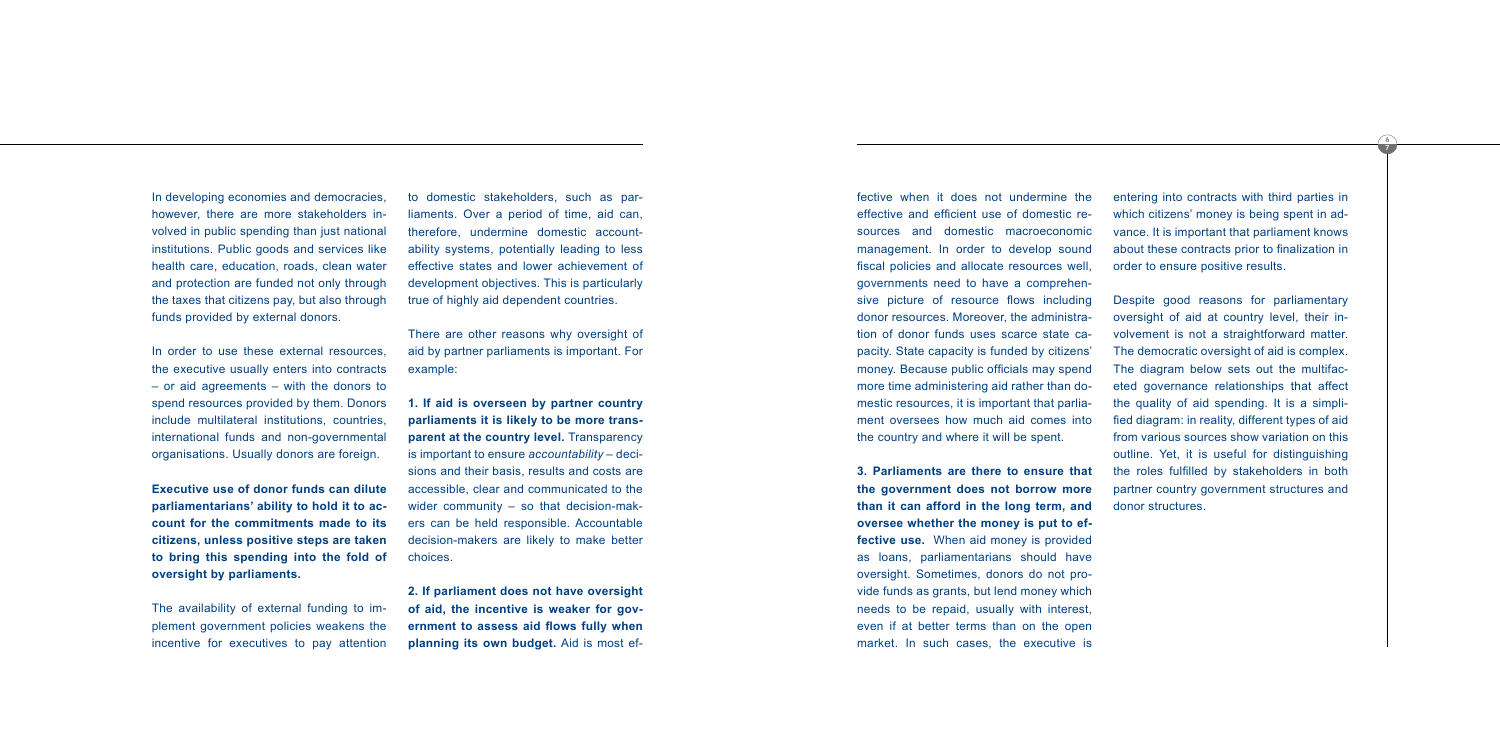The diagram highlights the fact that:

**While aid funds are awarded by the citizens of donating countries, these cit izens have only weak oversight of how well these funds are used through their parliaments.** This is true for bilateral aid, but even truer for aid flows which are man aged through multilateral institutions.

**n** Often, much aid is not overseen by **partner country parliaments.** This may be because the country legal framework does not require all forms of aid to go through parliament, because, in practice, parlia ments are side-stepped, or because they lack the capacity to engage with aid alloca tions and use.

This means that oversight of aid spending is far too easily confined to the narrow ap plication of the contractual arrangements between partner country government execu tives and donor governments or aid agencies (multilateral institutions). Such asymmetrical oversight practices – confined to the two contracting parties in aid agreements – is Looks at how the differences in the way in which aid is delivered affect parliamen tarians' ability to oversee aid funds;

Explores how parliaments can use their powers to oversee aid and reflects on emerging good practices;

■ Sheds light on the requirements for the establishment of effective oversight of aid

not sufficient under the framework of the 2005 Paris Declaration on Aid Effectiveness and 2008 Accra Agenda for Action.

This booklet, therefore, starts from the premise that oversight of aid flows by do mestic parliaments is essential, but that its realisation will require new ways of operat ing for donors and partner executives, as well as the political will of partner country parliaments themselves. This booklet:

Examines the ways in which the impor tance of a parliamentary action is reflected in the commitments made by both donors and partner governments in the international declarations pertaining to aid effectiveness; Discusses the various forms of aid and the aid management cycle;



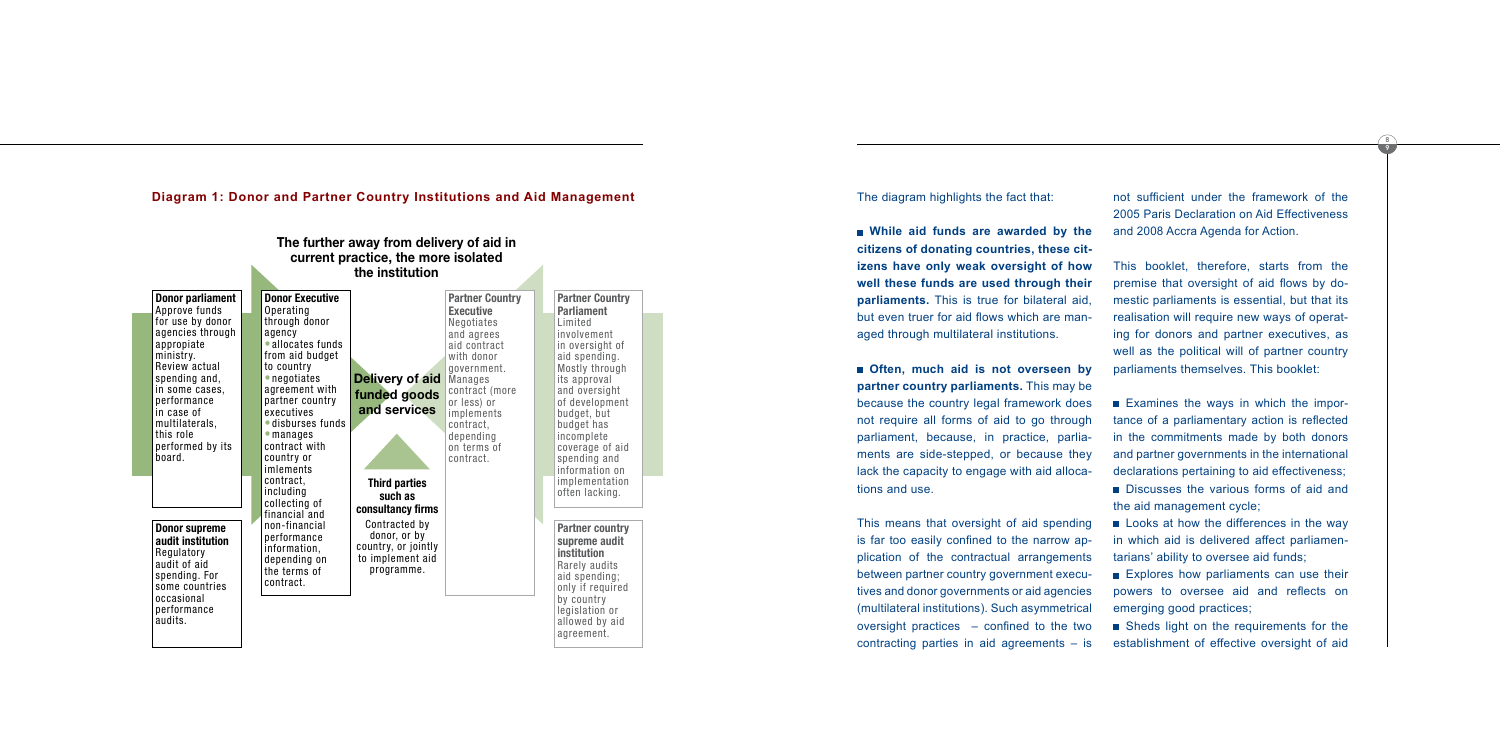

from donors, partner governments and par liaments.

The booklet is primarily aimed at parlia mentarians in aid recipient countries, but also serves to outline some of the crucial steps needed for the realization of the Paris Declaration and AAA for the international aid community, as this pertains to parlia mentary involvement.

In the late 1990s, the issue of aid effectiveness began to take centre-stage in development. It became clear that how aid was delivered affected whether aid was reducing poverty and contributing to sustainable development. It was clear that the traditional mechanisms used to deliver aid – often a one-way rela tionship where the donor provides aid on its terms – imposed costs on partner countries, had often resulted in non-sustainable activi ties and undermined the development of ef fective states in the long term.

Aid effectiveness was presented as an is sue of international concern in 2002 at the International Conference on Financing for Development in Monterrey, Mexico. This Conference resulted in the **Monterrey Con sensus**, in which the international commu nity agreed to increase its funding for devel opment but acknowledged that the effective use of aid was critical for the achievement of the Millennium Development Goals.

A key cause of the high cost of aid for part ner countries could be traced to the fact that individual donors followed their own

processes and agendas. In 2003, donor agencies committed to work with developing countries to better coordinate their activities at the Rome High Level Forum, resulting in the **Rome Declaration on Harmonisation.** 

a partnership between donor and partner countries. This new paradigm was elabo rated in the 2005 meeting in Paris which resulted in the **Paris Declaration on Aid Effectiveness**, a more comprehensive at tempt to change the way donor and devel oping countries do business together, based on principles of partnership (see Box 1 for an elaboration of the Paris Declaration).

Underlying the aid effectiveness debate and the commitments made was a new vision of aid delivery, which saw the relationship between donor and recipient countries as The Millennium Development Goals include a set of eight goals and associated targets agreed upon by 192 countries in 2000 which aimed to halve world poverty by 2015. It includes the goals of re ducing poverty and hunger, achieving universal education, gender equality, child health, environ mental sustainability and global partnership and to combat HIV/AIDS.

# **What Makes Aid Managment Effective? An International Debate**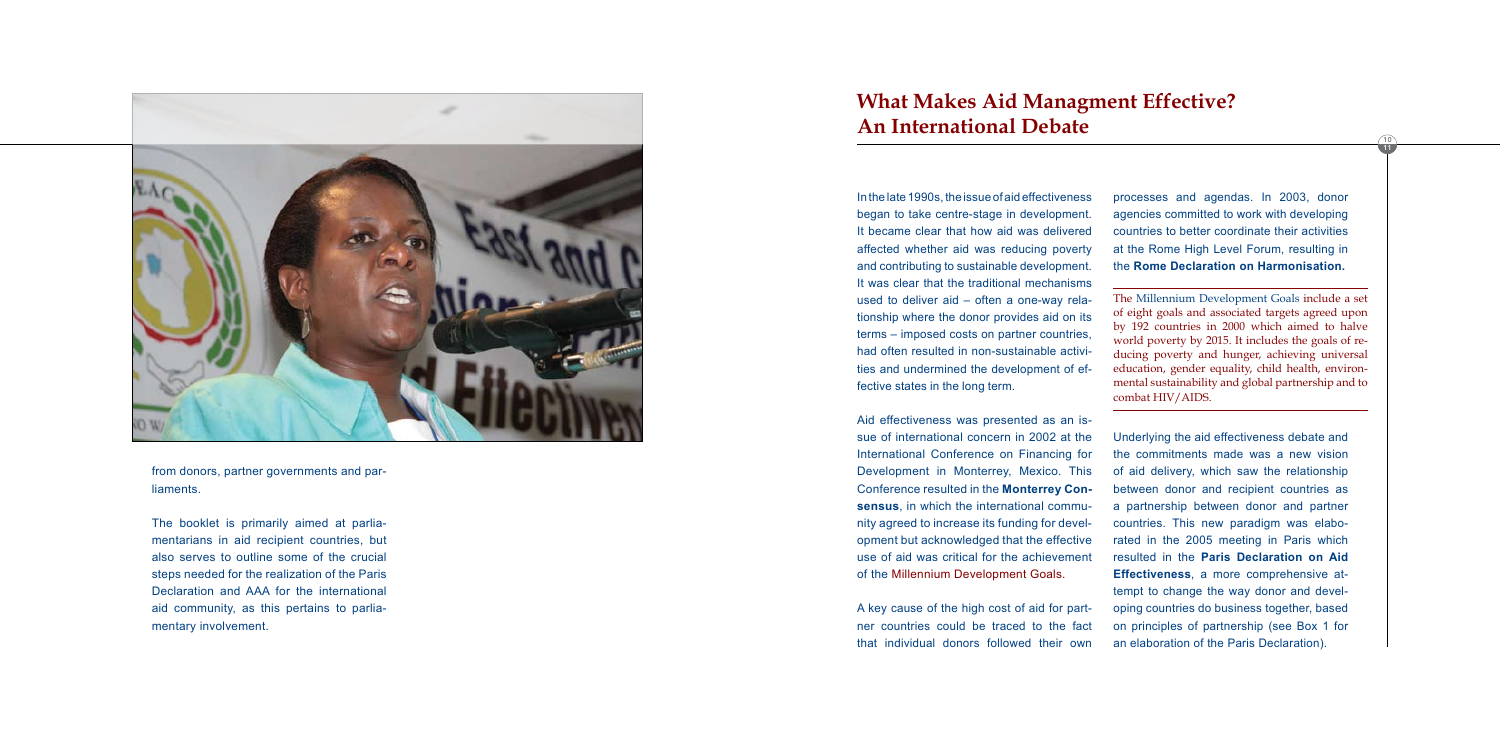$\sqrt{12}$ 

A set of 12 indicators to measure prog ress in implementing the Declaration were agreed upon, together with a commitment to regularly measure progress.

In 2008, the Third High Level Forum in Accra, Ghana built on the Paris Declara tion. The Forum found that while there had been progress, this progress was not being made quickly enough to realize the Millen nium Goals and that it was necessary to accelerate the pace of change. It was rec ognised that progress would accellerate, in part, through the inclusion of a broader base of stakeholders, including members of civil society, local governments and parlia -

ments. For the first time, parliamentarians were asked to contribute their perspective to the debate, and were active participants in each of the Forum's roundtables. To this end, a series of further commitments were made and captured in the **Accra Agenda for Action**, all of which were related to core issues in the Paris Declaration. These further commitments are highly ex plicit in their acknowledgement of the key

- **Partner countries commit to strengthen** the role of their parliaments in development strategies and budgets;
- Donor countries commit to providing timely, transparent and comprehensive in formation to enable partner country execu tives to provide comprehensive budget re ports to their citizens and legislatures.

role of parliaments in aid management and ensuring the evolution of effective states. Action on the part of parliaments is seen as a critical component of all three areas focused upon in the agenda including: (i) increasing country ownership, (ii) building more effective and inclusive partnerships for development and (iii) delivering and ac counting for development results. The AAA, like the Paris Declaration, acknowledges that it is important to ensure that mutual ac countability relationships between donors and governments complement the domes tic accountability relationships between governments and their citizens.

The role of partner country parliaments in improving the effectiveness of aid flows in reducing poverty and fostering develop ment is clearly stated in the Paris Declara tion as it recommends that:

In addition, by requiring that donors align their support with partner country strategies and use strengthened country systems, the Paris Declaration makes it clear that the use of partner countries' budget management systems is a key component in improving aid effectiveness. Because parliamentary oversight is an integral part of making bud get management systems effective, these commitments entail an additional, implicit, role for and commitment to partner country parliaments.

**Box 1: What Did Donors and Partner Country Executives Agree to in the Paris Declaration?** The following partnership commitments are at the centre of the Paris Declaration:

- **Ownership:** Partner countries exercise effective leadership over their development policies and strategies and coordinating development actions. Here, partner countries commit to developing pri oritised strategies and exercising leadership of aid management, while at the same time, donors are asked to respect this leadership.
- • **Alignment:** Donors base their overall support on partner countries' national development strat egies, institutions and procedures. This includes donors' commitment to align with partner country strategies, to use strengthened country systems – including systems to allocate, disburse, spend and account for public money – and to avoid the cre ation of parallel structures in the implementation of aid programmes. Partner countries commit to strengthen their systems so that they are effective, accountable and transparent.
- • **Harmonisation:** Donor countries operate in ways which are more harmonised, transparent and collectively effective. This includes the commitment that donors will implement common arrangements and simplify procedures; dividing labour amongst themselves at the country level and providing ef fective aid to fragile states.

• **Managing for Results:** Both donor and partner countries commit themselves to manage aid in a way which will deliver results and to implement common frameworks for assessing these results.

• **Mutual Accountability:** Partner countries com mit to strengthening parliaments' role in develop ment strategies and budgets and donors commit to providing timely, transparent and comprehensive information on aid flows to enable partner coun tries to present comprehensive budget reports to their legislatures and citizens.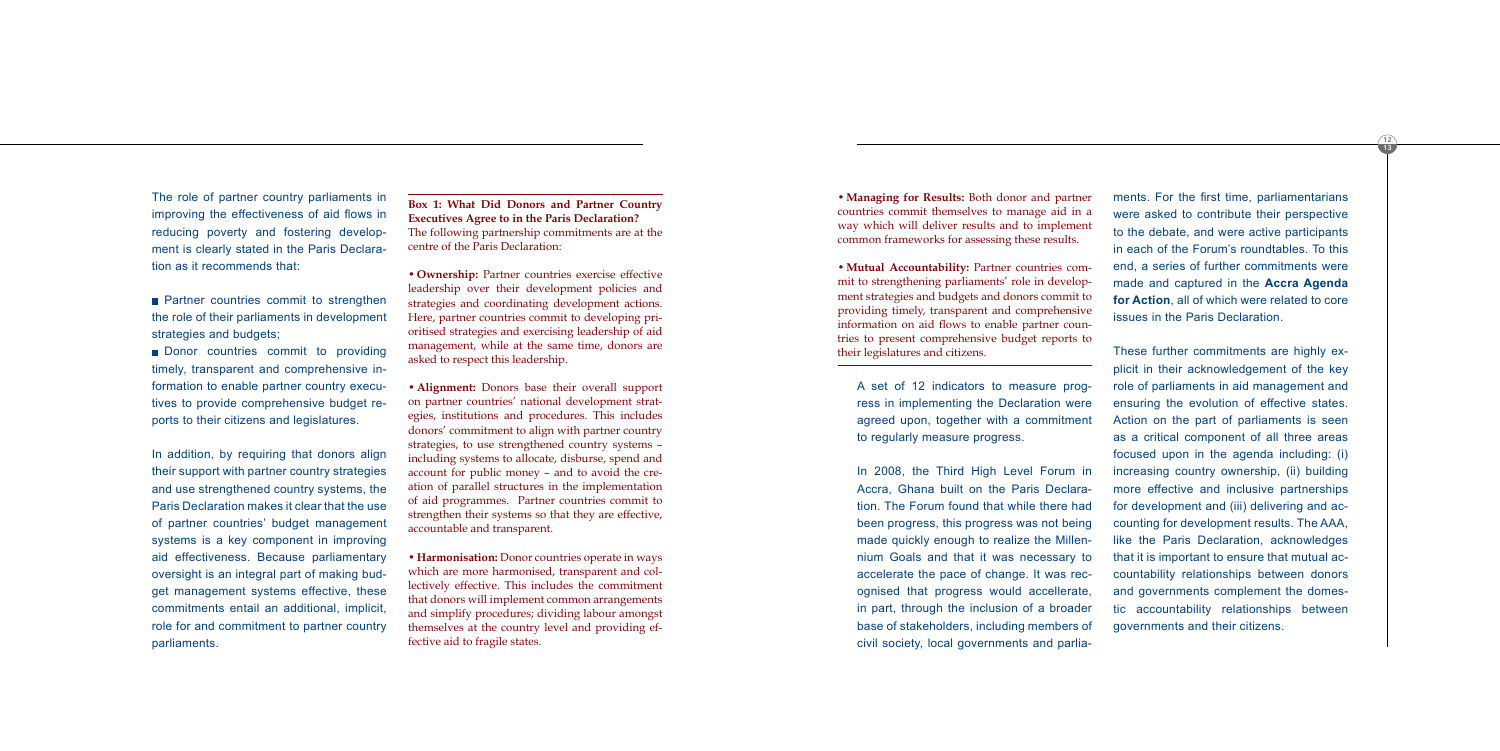The Agenda acknowledges explicitly:

**Parliamentarians' role in preparing and** monitoring national development policies and plans;

The role of parliaments in holding their governments to account for the results of development spending;

 $\blacksquare$  The need to build parliamentary capacity.

In addition, partner country governments committed to facilitating parliamentary oversight by disclosing revenues, budgets, expenditures, procurement and audits. At the same time, donors committed to disclose regular, detailed and timely information on the volume, allocation and, when available, results of development expenditure to enable more accurate budget, accounting, and auditing in partner countries.

In conclusion, the aid effectiveness agenda – as expressed through the Paris Declaration and the AAA – reflects the consensus that aid effectiveness depends on country ownership of strategy, country leadership of aid management, donor alignment with country strategies and heightened accountability for results. **All of these, in turn, depend on active parliaments and their engagement with civil society.**

**The Accra Agenda for Action**

"We will engage in open and inclusive dialogue on development policies. We acknowledge the critical role and responsibility of parliaments in ensuring country ownership of development processes."

"We will be accountable to each other and to our respective parliaments and governing bodies for these outcomes"

"Donors will support efforts to increase the capacity of … parliaments…to take an active role in dialogue on development policy and on the role of aid in contributing to countries' development" *Accra Agenda for Action, September 2009*

Aid spending is diverse. The various types and modalities of aid delivery determine the nature and potential methods of parliamentary oversight. **Implementing the parliamentary commitments arising from the Accra Agenda for Action, therefore, requires a good basic understanding of the differences between aid modalities**. This section and the section to follow both investigate the ways in which aid can be categorised and how these distinctions in-

fluence parliamentary oversight.

The first distinction to be made is that of the various types of Official Development Assistance (ODA). ODA can be programmable at the country level – in which the partner country participates in deciding how it will be used – or not. Country-Programmable Aid (CPA), as the name suggests, is aid that partner countries themselves can programme according to their needs. This aid falls under the watch of parliaments.

Types of ODA which are used for special purposes (such as debt relief, humanitarian aid, NGO funding and administrative costs) are excluded from the definition of Country-Programmable Aid. Partner country parliaments can track information on the use of these special funds at the country level, but cannot hold their executives to account for their use. Donor country parliamentarians, on the contrary, can investigate how these funds are used and put pressure on their executives to make their voices heard in the multilaterals' governing bodies. **Aid to the Government Sector:** Another important distinction is that of aid to the government sector. Aid is deemed to be to motion of the economic development and welfare of developing countries

the government sector when it is disbursed based on an agreement with a government agency authorised to spend or receive money for government. This would include works, goods or services sub-contracted

# **How Aid Delivery Affects Parliamentary Oversight**

Official Development Assistance (ODA) is defined as grants or loans (cash and technical cooperation) provided by official agencies to developing countries and to multilateral institutions for flows to developing countries. In order to be considered ODA, the flows must have as its main objective the pro-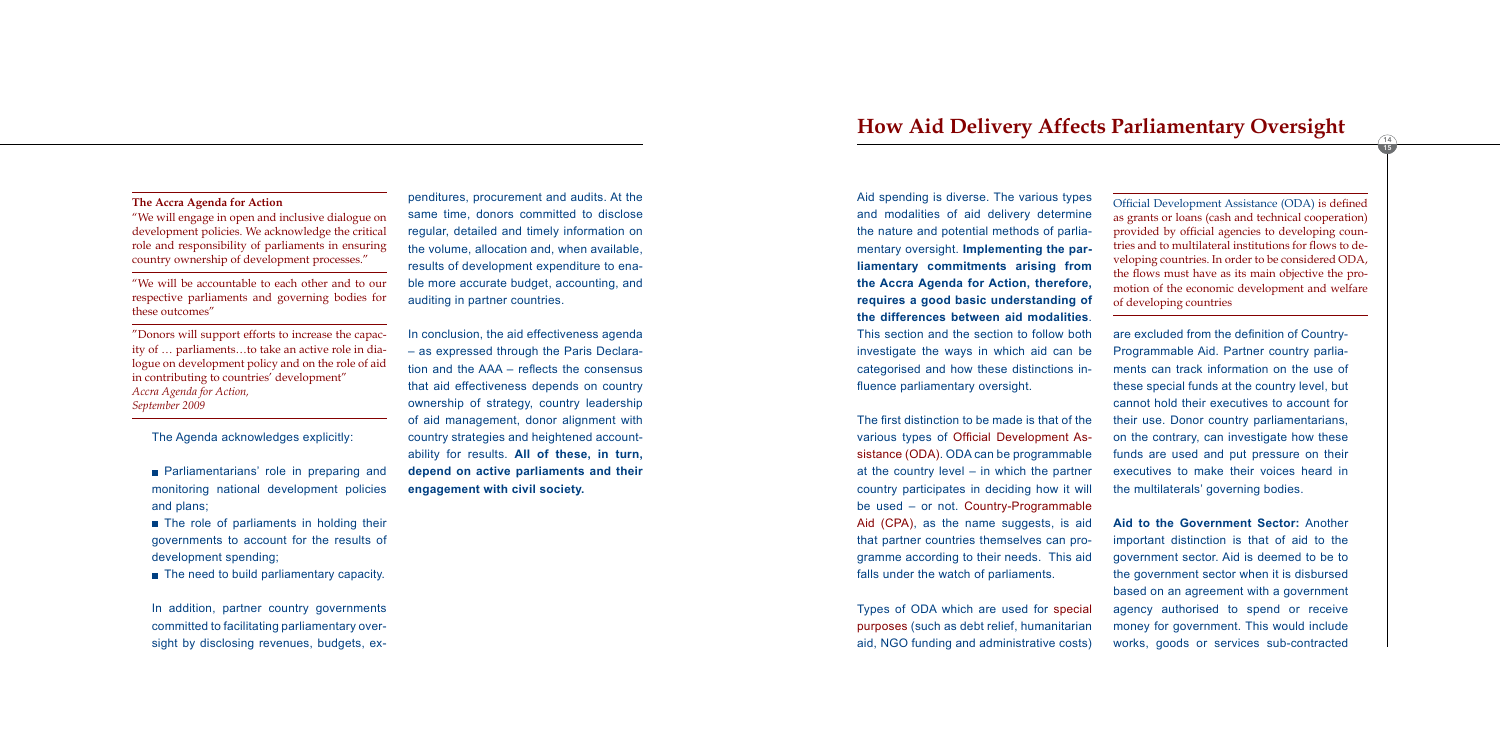$\sqrt{16}$ 

Aid flows impact spending from domes tic resources and on the country's macroeconomy;

**Parliamentary oversight is essential for** government ownership and accountability of aid spending.

**Projects and Programmes, Pooled/Bas ket Funding and Budget Support:** A final set of common distinctions concern *how* aid is delivered. Different donors and even dif ferent partner countries differ in the ways in which they categorise project support, pro gramme support and sector or general bud get support. Nonetheless, there are clear, broad, distinctions which can be made, which have been formalized in Organisa tion for Economic Co-operation and Devel opment (OECD) - Development Assistance Committee (DAC) definitions and which are relevant for understanding the role of par liamentarians.

 $\blacksquare$  Leadership by the partner country; A single, comprehensive, budget frame work for all sources of programme revenue; Donor coordination and harmonisation of donor procedures;

The distinction is often made between aid that is used for stand-alone projects (of ten investment projects) and aid that is distributed through a **Programme-Based** 

**Approach** (PBA). A PBA is clearly de fined in the Paris Declaration literature: it is aid delivery that is based on principles of co-ordinated support for a locally owned programme of development. Programmebased approaches imply:

Efforts to increase the use of local sys tems for programme management.

There is no such definition for projects 1. However, projects could be understood as comprising all aid interventions that do not comply with one or more of these defining criteria. Aid interventions are usually called projects when they are financed by single purpose, earmarked, flows and are imple mented by third parties often contracted through donor-specific procurement proce dures. In many cases, the project is pro posed and defined by the donor.

Aid is provided through an agreement with members of the executive, who are subject to parliamentary oversight by law;

to other entities such as NGOs, semi-au tonomous agencies or private companies. While parliaments can be interested in aid that is not based on an agreement with gov ernment and which flows to, for example, civil society organisations, it does not have the right to oversee these flows. For these flows – used often for the special purposes mentioned above – the oversight responsi bility largely rests on donor parliaments and governing bodies.

**Cash Transfers, 'Aid in Kind', Grants and Loans:** Aid transfers are distributed either in cash, or by a donor agency providing non-cash inputs. A common form of noncash inputs is technical assistance, where the donor provides expert advisors who are paid directly by the donor agency itself. Other forms might be food assistance, the provision of motor vehicles or other equip ment. The defining element of aid-in-kind is that the donor agency itself pays the suppli er of these goods and services. Both cash and in-kind transfers can be financed by a grant from the donor or by loan.

While the importance, nature and ease of parliamentary oversight over grants, loans, cash transfers and aid in kind may differ from country to country, there should be no doubt as to whether oversight should occur. The arguments in favour of parliamentary oversight set out in both the first and sec ond section of the booklet still hold:

1 Outside of the aid context, projects can be distinguished from programmes by the fact that they are single-purpose and have a time limit. Government programmes usually comprise a series of on-going interventions which might include a number of projects, all aligned to the achievement of a coherent set of objectives. In the aid context, programme support too is finite and in some countries support to government programmes can still be called projects, particularly if it occurs off-budget.

ODA can be categorised as Country Programmable Aid (CPA) or special purpose flows. Country pro grammable aid is characterised by partner coun tries having a say in how it will be used. Special purpose flows on the other hand refer to aid whose use is determined in the donor country and usu ally comprise funds for debt relief and humanitar ian assistance. Partner country parliaments should take an interest in both, but have oversight obliga tions with regards to CPA.

> A grant is an aid transfer that is non-refundable by the partner country government. An ODA loan is money that is lent by the donor to the partner coun try government, but on provisional terms and with a grant element of at least 25% attached.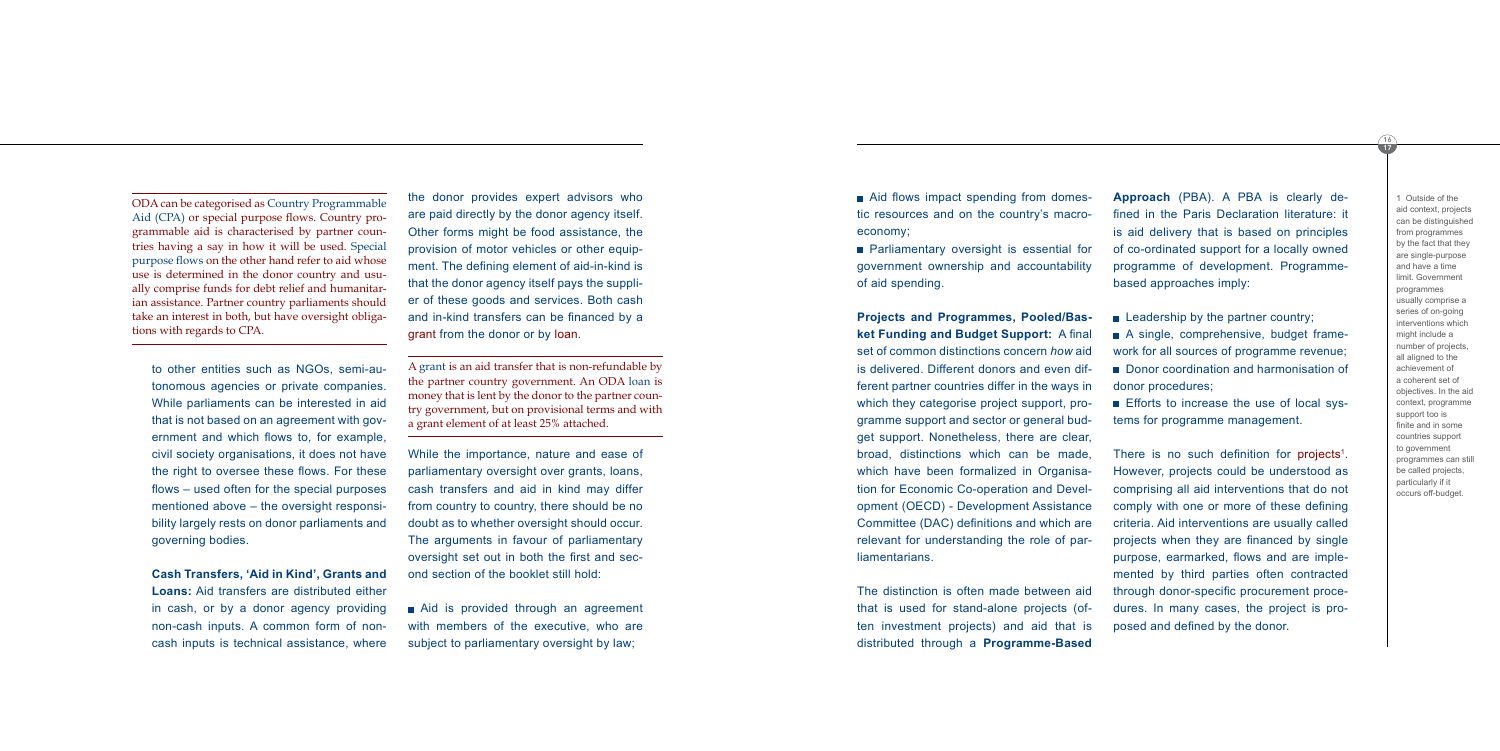fund the implementation of a partner country's overall development strategy through the budget. Strictly speaking, sector budget support should also not involve any earmarking and becomes sector support merely by virtue of its policy discussions and sector specific performance criteria. Some donors, however, still identify earmarked sector-based cash transfers as sector budget support. These should be classified as a PBA funded through a pooled or

basket funding arrangement. The support funded by the basket funding arrangement can either be implemented by government directly, or through a Programme Implementation Unit.

In summary, aid flows are of interest to parliamentarians because of their macroeconomic effects on government-funded public services. **Parliamentarians can demand oversight of aid which flows to the government sector designated as Country-Programmable Aid (CPA)**. That is, whatever the nature of the aid flow – a loan or grant, project or programme support, cash or in-kind support – it falls within the oversight scope of parliamentarians. Moreover, this oversight is supported by the Paris Declaration and accompanying Accra Agenda for Action.

**Budget support** is another way of delivering aid. A country can be said to receive budget support when donors provide a cash transfer that is not earmarked to a specific project or expenditure item, and is disbursed through the partner country government's own financial management systems. It is, therefore, by definition a PBA: in fact, most donors define budget support and PBAs, as financing modalities, rather than aid delivery modalities.

PBAs that are funded through budget support are identified as either sector budget support or general budget support. General budget support occurs when a donor provides the non-earmarked cash transfer into the common pool of resources which



Some countries define projects as all aid flows that are off budget, or not approved by parliament in the recurrent or development budget. This is not a useful definition since it implies that some aid flows remain invisible to accountability systems outside the partner country. In principle, all aid flows can and should be brought into the budget process, whether formally approved by parliaments or not.

Pooled or basket funding refers to a joint donor funding arrangement for a Programme Based Approach where funds are disbursed into a common pool for use against an agreed government programme. In principle in a basket-funding agreement no party may earmark for which purpose within the programme its funds should be used. A basket funding approach is often confused with a Sector Wide Approach (SWAp). The two often work together, but whereas the former refers to the financing modality, the latter refers to the set of arrangements and formal mechanisms for working together and supporting a sector as a whole. In other words, some donors who participate in a SWAp might only support projects within the sector outside of the funding, but would still agree these projects through the arrangements of a SWAp.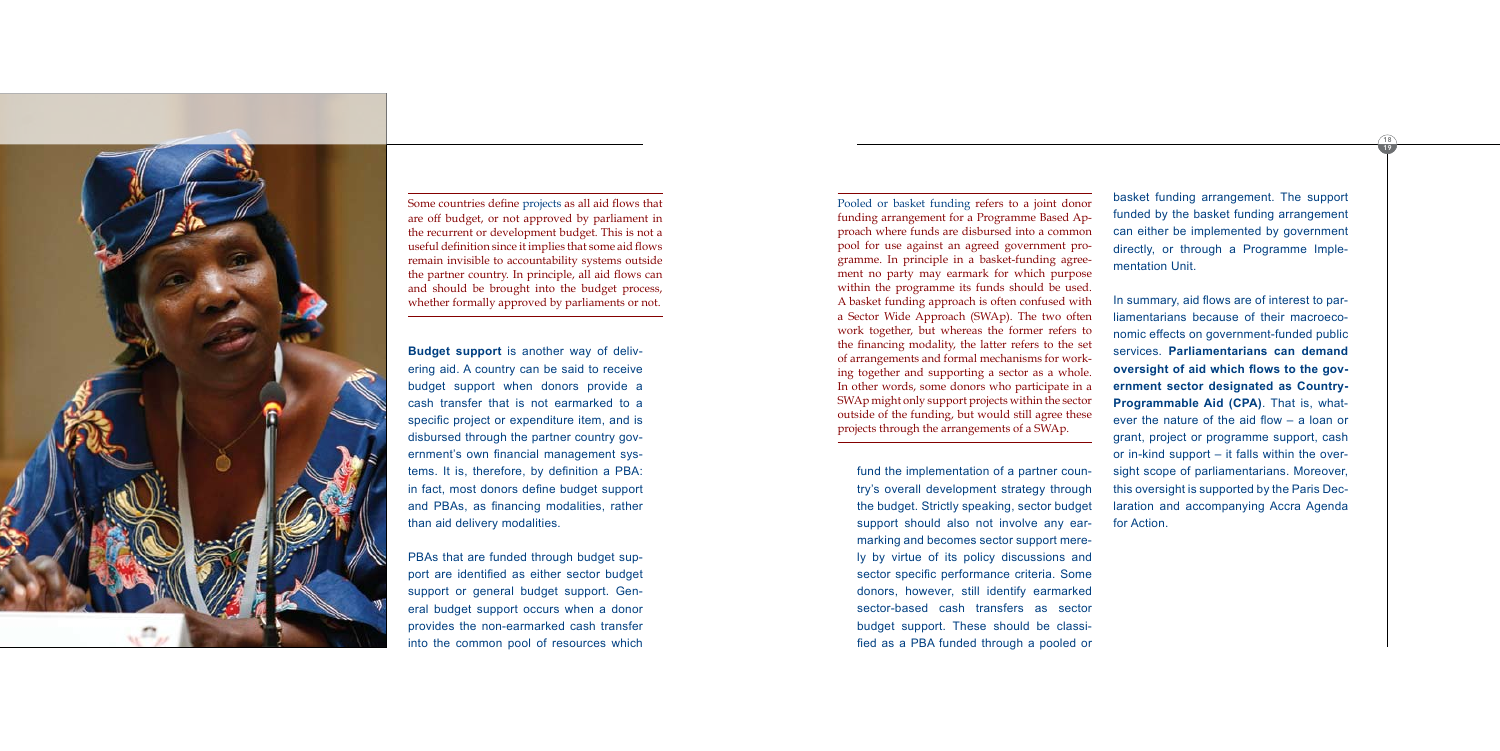The aid management cycle is the cycle through which:

- Donor countries' (or multilateral institutions and international funds) aid budgets are allocated to specific countries, for specific purposes;
- Donors reach agreement with partner country executives on the use of aid;
- Aid is disbursed and spent as agreed to deliver goods and services;
- Aid spending is accounted for, reported and audited;
- **Aid programmes are evaluated.**

The aid management cycle is typically conducted by the donor agency and the relevant members of the partner country executive. This cycle can be broken down further and depicted as a diagram.

How aid is managed in this cycle has a stark impact on the effectiveness of the aid distributed. The diagram below depicts the current situation. The green circles concern activities in the aid cycle that in accordance with the Paris Declaration should be undertaken using country systems. These systems provide assurance that the aid will be used for the purposes it was originally intended. The use of these systems will increase country ownership of aid programmes, reduce transaction costs and strengthen the systems. The diagram also illustrates the limited extent to which parliaments participate in the cycle.

# **How Is Aid Managed? The Aid Management Cycle**



Aid agreements are entered into by the aid agency and relevant members of the partner country executive on behalf of the partner country. Which members of the executive are entitled to conclude aid agreements is a function of country specific legislation, policies and practices. In some countries the finance minister or president must be a party to the agreement. In other countries agreements can be entered into by sector ministers, but with a requirement to inform the finance ministry and in other countries even this requirement is not in place. Coordinated management of aid flows at the country level however requires a pooling of information and some sort of centralised arrangement ought to be in place.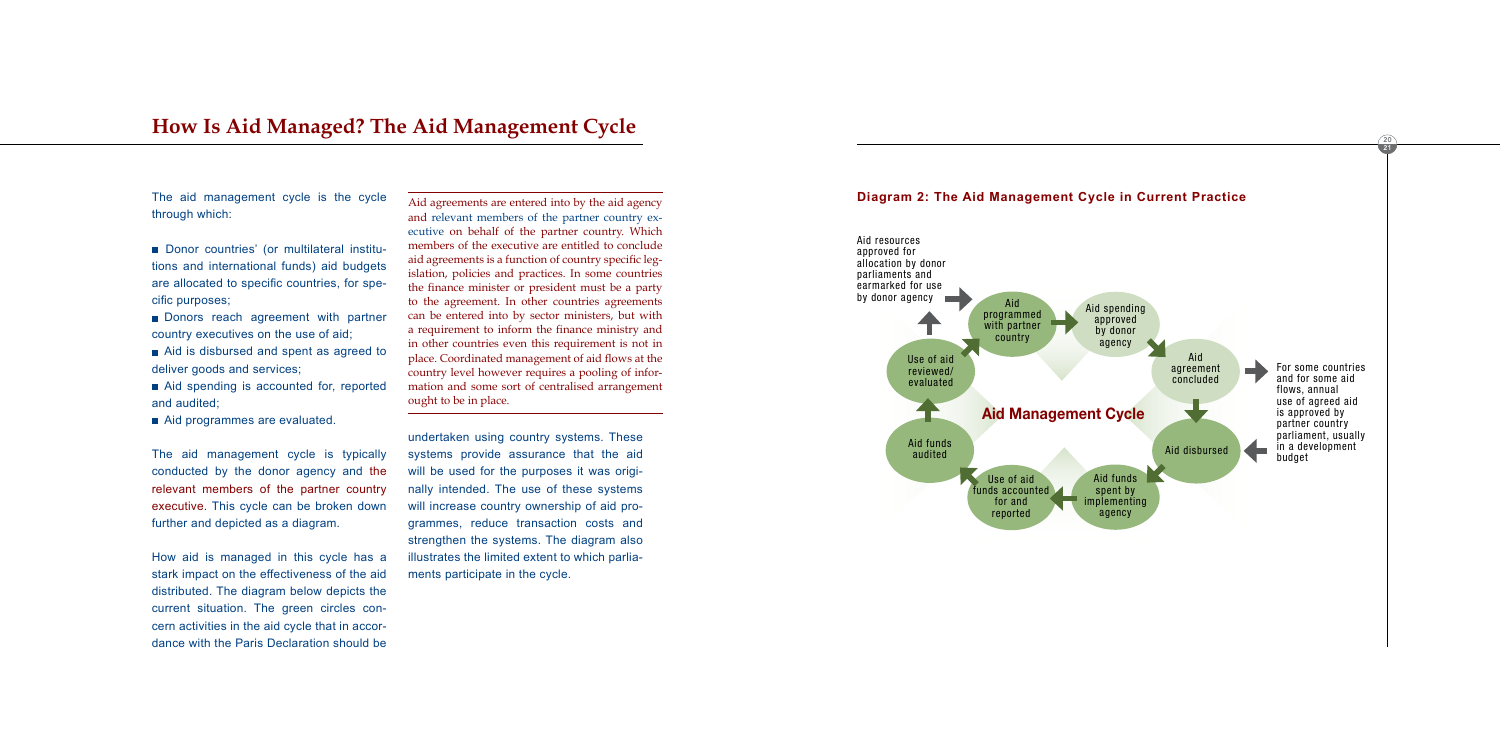

Different types of aid are more or less likely to use country systems in the aid cycle. Aid flows that are provided in kind for project support (for example a road built with equipment, materials and human resources imported by the donor) are the least likely to use any of the systems. On the other end of the spectrum, however, general and sector budget support use, by definition, all of the systems highlighted. A basketfunded programme, on the other hand, might use country systems to plan and approve spending, but use donor disbursement, procurement, accounting and auditing systems. Exactly how each individual

aid intervention is managed is a function of the agreement signed between the donor agency and the partner country.

This diversity creates problems for parliamentary oversight of aid. Parliaments do not have the capacity to track every aid intervention, nor is it desirable that parliamentarians are privy to each decision in the aid cycle. That would veer too far towards overstepping the separation of powers and undermine their ability to hold the executive to account for the outcomes of its decisions.

Parliamentary participation in aid management can be enabled through two sets of related interventions. Firstly, against the aid management cycle, parliaments should take up their rightful oversight roles before and after the fact with much more rigour. Secondly, in order for this to happen, mechanisms are required in the budget process whereby partner country governments report transparently – in other words regularly, systematically, comprehensively, accurately and meaningfully – to their parliaments on the volume, allocation and use of aid flows to the government sector.

# **How Do Parliaments Ensure Better**  Aid Management?

**Aid is transparent when regular,** *systematic, comprehensive, accurate and meaningful* **information is provided by the partners in the aid contract to their respective populations on time.**

Currently, oversight of the aid management cycle is far too weak. The diagram below – an adaptation of Diagram 2 above – shows critical steps towards effective oversight of aid.

Key steps to make the aid management cycle accountable include:

**Parliamentary partnerships and joint review:** The active pursuit of a partnership between donor and partner country parliaments to ensure aid effectiveness. This partnership will find its expression primarily through the institution of joint reviews of aid programmes.

**Partner country parliaments approving national development strategies:** Currently parliaments are not consistently and effectively included in processes to draft the national development strategies which partner countries are committed to in terms of the Paris Declaration. This must change: parliamentarians as the elected representatives of the people have a greater role to play in these strategies than civil society, which is now routinely included. Going forward the Civil society is best placed to play a supporting role, while parliaments take on a more prominent role in the process.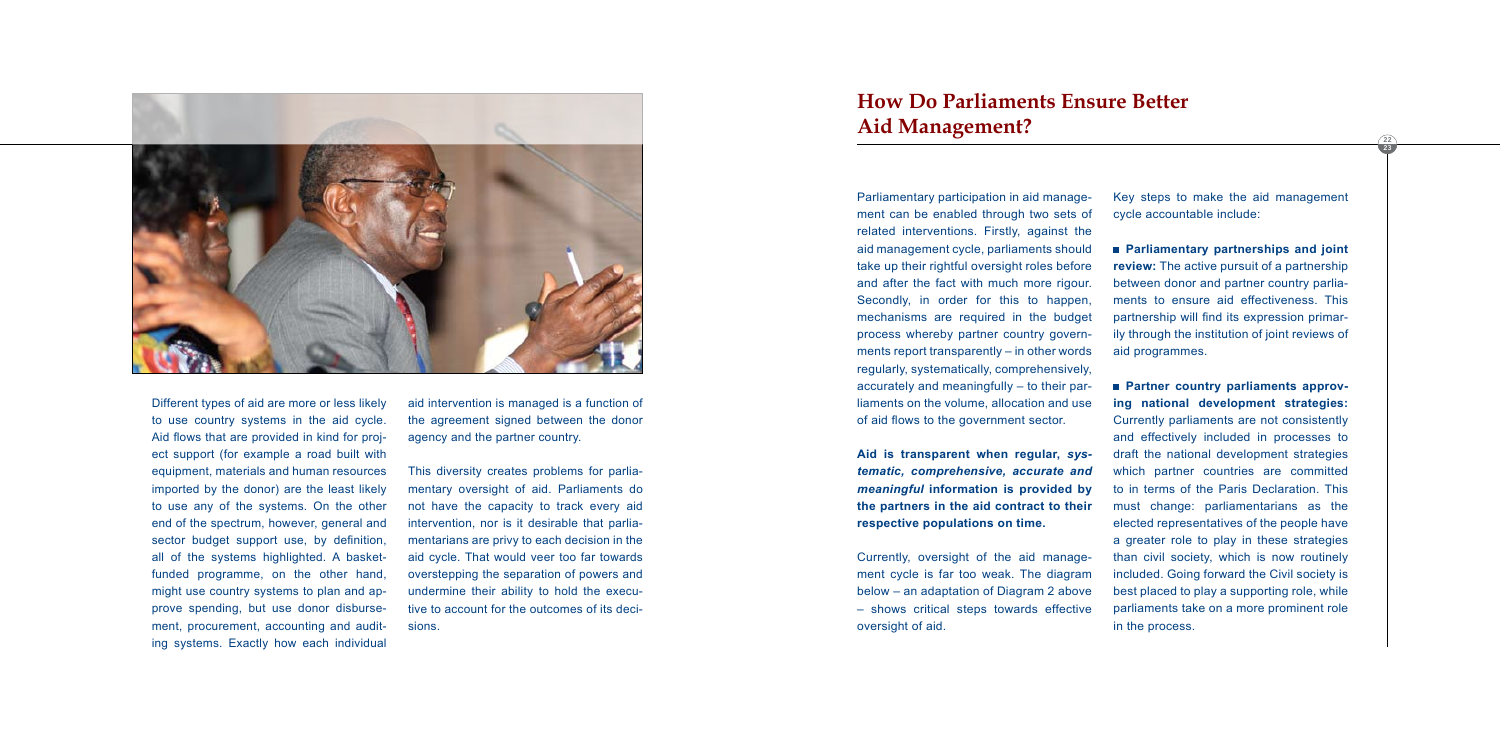$\sqrt{24}$ 

**Donor country parliaments ensuring that capacity building of parliaments is included in country support pro grammes.** Parliaments cannot take up their role in the oversight of aid without sufficient capacity. Donors can play a meaningful role in facilitating the development of capacity by ensuring that country programmes in clude support for capacity development of parliaments and parliamentarians. **Regular information on aid provided** 

**to partner country parliaments, both be fore and after the fact.** Effective oversight of both aid and domestic spending requires that partner country parliamentarians re ceive transparent information on aid com mitments and aid use. This information can be provided in the aid management cycle. However, as argued below, the budget pro cess is the most effective vehicle for the pooling of aid information.

### **Diagram 3: A more Accountable Aid Management cycle**



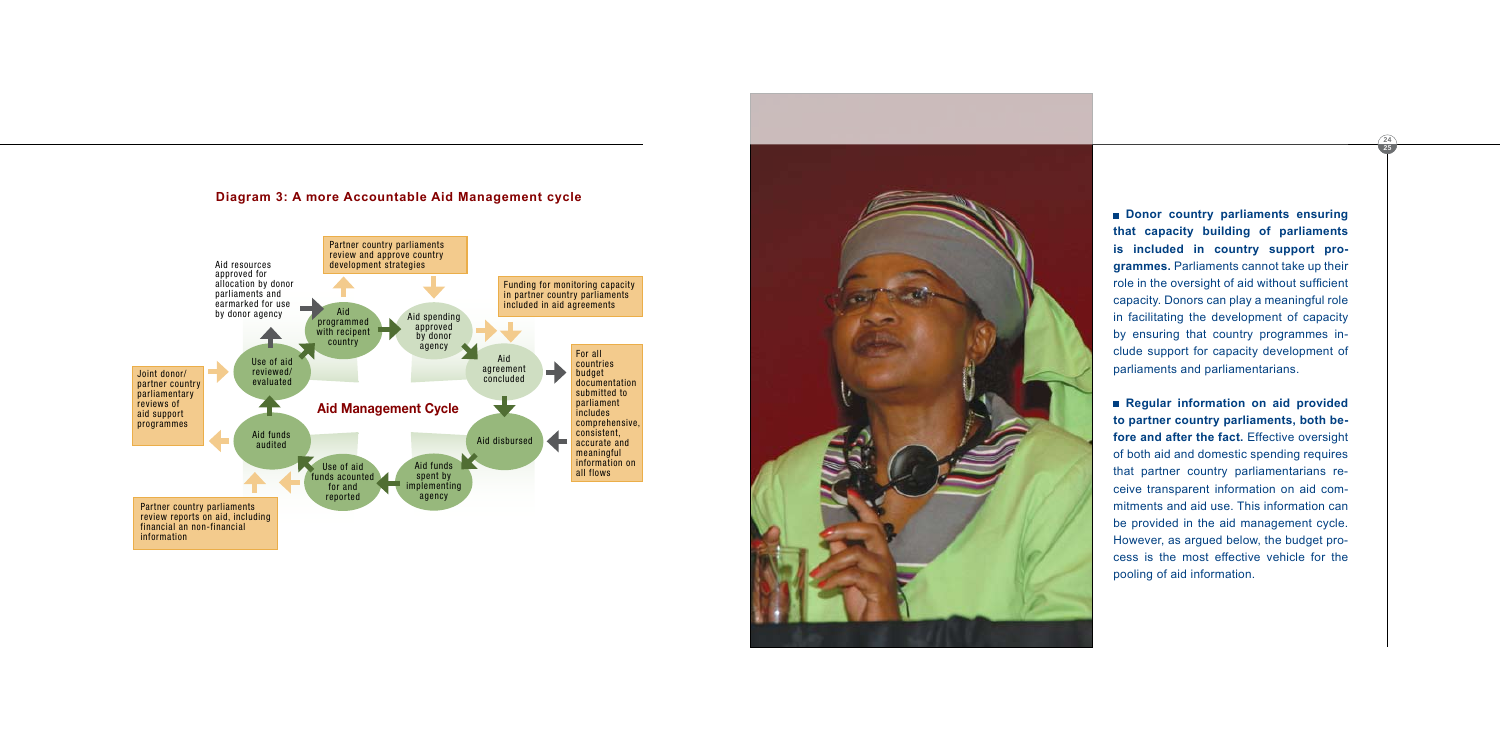the use of domestic systems for managing and implementing the budget throughout the budget cycle.

Bringing aid on budget, however, does not mean that all aid in the form of budget support will be subject to meaningful oversight by partner country parliaments. In practice, aid may be more or less aligned with the government system during some stages of the budget cycle and not during others, as is illustrated by the Diagram 3 and the CABRI/SPA2 definitions below. In fact, it is unlikely that all aid will ever be fully managed by country systems.

The blue circles in the diagram show where parliaments have the potential to oversee aid flows by virtue of their oversight of the budget in the budget cycle. While capturing aid in other parts of country systems is also necessary for aid effectiveness, **it is particularly important that aid is captured "on budget" and "on report" for the strengthening of domestic accountability systems**. Oversight is clearly strengthened when aid is approved by parliament

as part of the budget approval process and overseen through reporting. Oversight is further fortified when it is included as part of the processing of audit statements ("aid on audit") and not merely reflected on budget documentation.

Will not only address key aid effectiveness issues;

 $\blacksquare$  But will also reduce the negative impact of poorly managed aid on the effective use of domestic resources.

> Of course, capturing aid on budget only improves the executive's ability to manage aid well- together with domestic resourcesif aid is *reflected* on budget, *integrated* into strategic planning processes, and integrated into budget preparation. Bringing aid "on budget" will increase the likelihood of this happening.

In many countries, executives should, in principle, report on aid. Yet this does not happen, often because transparent information on aid spending is not available.

Partner countries could choose to undertake this reporting annually, as a regular feature of the aid management cycle. Such a step would strengthen domestic accountability for aid use, but would create an unnecessary burden of aid management on partner countries. It would also fail to strengthen partner country's' overall systems for managing public resources. In short, it would fall short of the international commitments on aid effectiveness. Therefore:

**The best solution is for aid to be brought onto budget.** National budgets are existing instruments which periodically bring together all sources of government revenue and all proposed uses.

Bringing aid onto budget:

Systematically bringing all forms of aid onto budget would mean that parliaments can use their existing powers of budgetary oversight to hold their executives to account for the use of aid.

This practice is also in line with recent international commitments. The Paris Declaration and the Accra Agenda for Action are clear in their resolve to report aid on budget and use country systems, in other words:

# **Bringing Aid On Budget**

Not all government budgets are as comprehensive as they should be. It is a principle of sound public finance management that budgets should show all sources and uses of funds so that proper trade-offs can be made against priorities and government activities can be coordinated. Even if funds are not approved by parliament through the budget, they should be reflected fully in budget documentation. This is an accepted international standard (IMF Fiscal Transparency Code). In practice, however, many flows- including aid flows to the government sector- are excluded, undermining the comprehensiveness of government budgets.

2 The definitions – now widely used by the Working Party on Aid Effectiveness – were first developed in a Synthesis Report and Good Practices Note on Aid on Budget produced for the Collaborative African Budget Reform Initiative (CABRI) and the Strategic Partnership for Africa (SPA) by Mokoro Limited.

 $rac{26}{27}$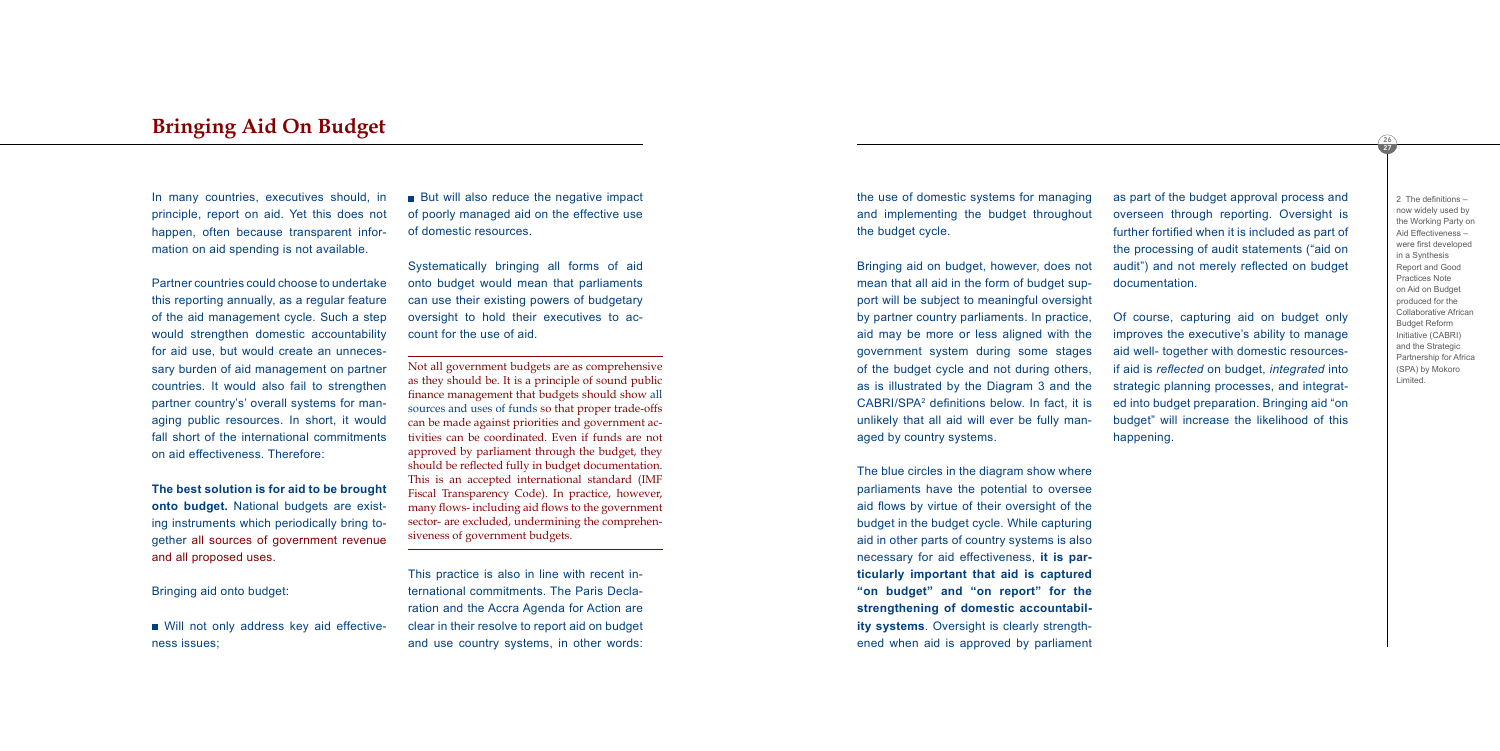| Term                                                                                  | Definition                                                                     |  |
|---------------------------------------------------------------------------------------|--------------------------------------------------------------------------------|--|
| On plan                                                                               | Programme and project<br>agencies' strategic planr<br>policy intentions behind |  |
| On budget                                                                             | External financing, inclu<br>and its intended use rep                          |  |
| Reporting aid on budget is a minimum condition for pa                                 |                                                                                |  |
| On parliament (or "through<br>budget")                                                | External financing inclu<br>approved by parliament                             |  |
| Appropriating aid through legislation is a stronger sup                               |                                                                                |  |
| On treasury                                                                           | External financing disb<br>government and manage                               |  |
| On accounting                                                                         | <b>External financing recor</b><br>accounting system, in li<br>tem             |  |
| On report                                                                             | External financing inclue                                                      |  |
| Including all aid in ex post reports is a minimum condi                               |                                                                                |  |
| On audit                                                                              | External financing audit                                                       |  |
| Including aid in reports by the country's Supreme A<br>parliamentary oversight of aid |                                                                                |  |

### equal plane project aid spending integrated into spending lanning and supporting documentation for ind the budget submissions

ncluding programme and project financing, reported in the budget documentation

r parliamentary oversight

ncluded in the revenue and appropriations

support for parliamentary oversight

disbursed into the main revenue funds of naged through government's systems

ecorded and accounted for in government's n line with government's classification sys-

on report External financients by government

ndition for parliamentary oversight

adited by government's auditing system.

Institution is a strong support for  $\mathbf{A}$ 



Source: Mokoro Limited, 2008. Putting Aid on Budget: A study for the Collaborative African Budget Reform Initiative (CABRI) and the Strategic Partnership for Africa (SPA), CABRI, Pretoria.

 $29$ 

 $\sqrt{28}$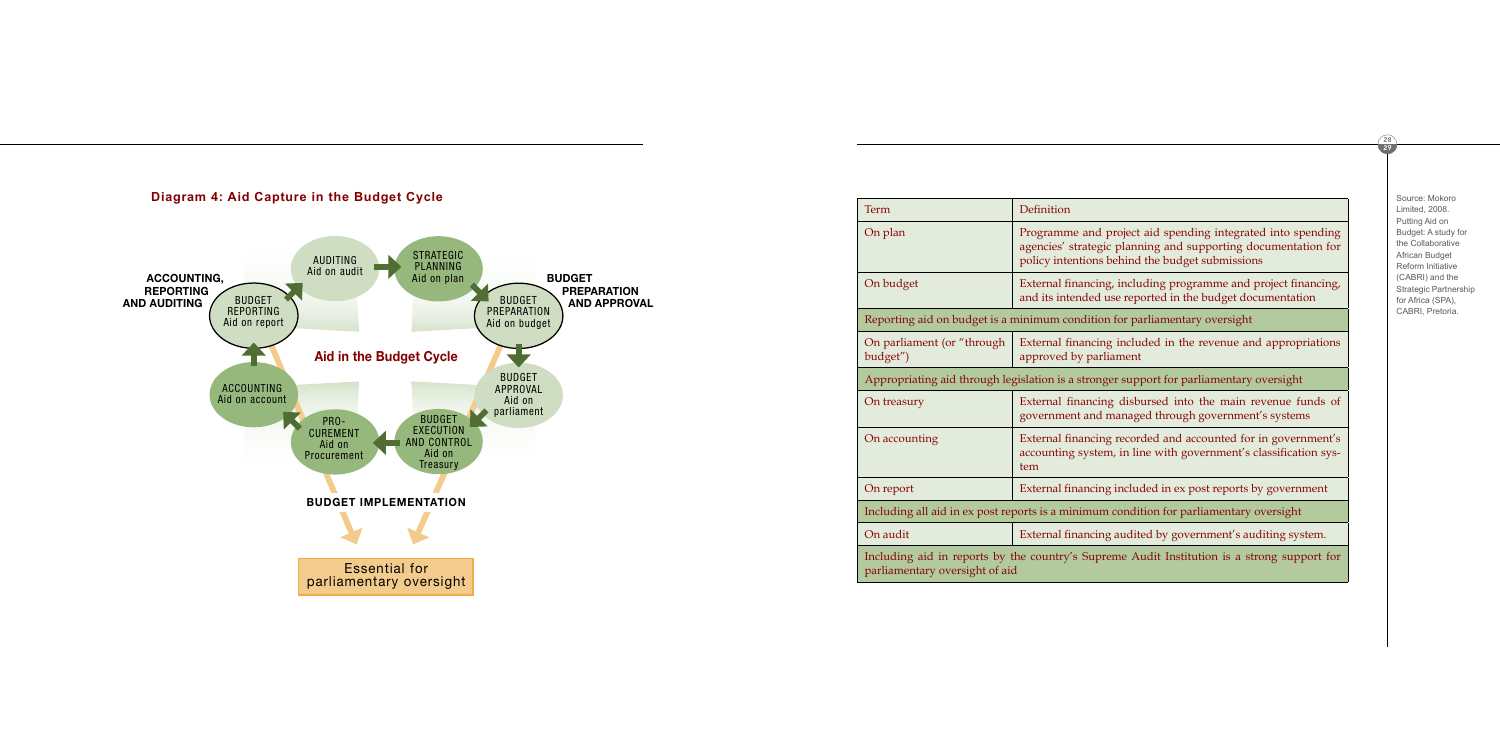![](_page_15_Picture_0.jpeg)

**"On budget"** means that all aid is reflected in the national budget documentation *even if* not approved by parliament in terms of the country's public finance management legislation.

 **"On report"** means that aid is included in government reporting to parliament, *even if* not accounted for using country accounting systems or audited using country auditing systems.

**Making all aid flows transparent to parliament in this manner is an important step towards strengthening parliamentary oversight of aid and ultimately improved aid effectiveness.**

Parliamentarians are not just another domestic stakeholder in aid management. They are part of the institutional infrastructure of aid recipient states. As such, they are an important partner in the aid relationship. In this final section, we look at what tools parliamentarians have at their disposal as well as the requirements necessary for parliamentarians to play their role in aid management.

- They have access to good information on spending;
- They have the capacity to interrogate spending and results;
- They have internal processes, conducive to assess budgets and spending.

Meaningful partner country oversight of aid is not just dependent on the actions of the partner country executives and parliaments. These are important components, but donor parliaments, donor aid agencies, and their country representatives can make a valuable contribution to improved oversight as well.

# **Parliaments And Aid Effectivness: Emerging Good Practices**

A legislative framework which is conducive for parliamentary powers of oversight is a first condition for effective oversight. Such frameworks are rooted in country constitutions and parliamentary practice. As such, these are not easy to change. However there are instances (see boxes below on Uganda and Rwanda) where parliamen-

tarians can use their legislative powers to adapt these frameworks. When parliamentarians become more involved in aid oversight, the legislative framework is, necessarily, their first point of departure.

But adjusting these frameworks is not the parliamentarians' only option. Within any legislative framework parliamentarians can engage with aid and overall government spending meaningfully if:

Given international commitments such as the Paris Declaration and the Accra Agenda for Action, **partner country parliamentarians can take an increasingly active role in budget and aid management**. The quality of this oversight will depend on the capacity of parliaments and their members to exercise oversight generally.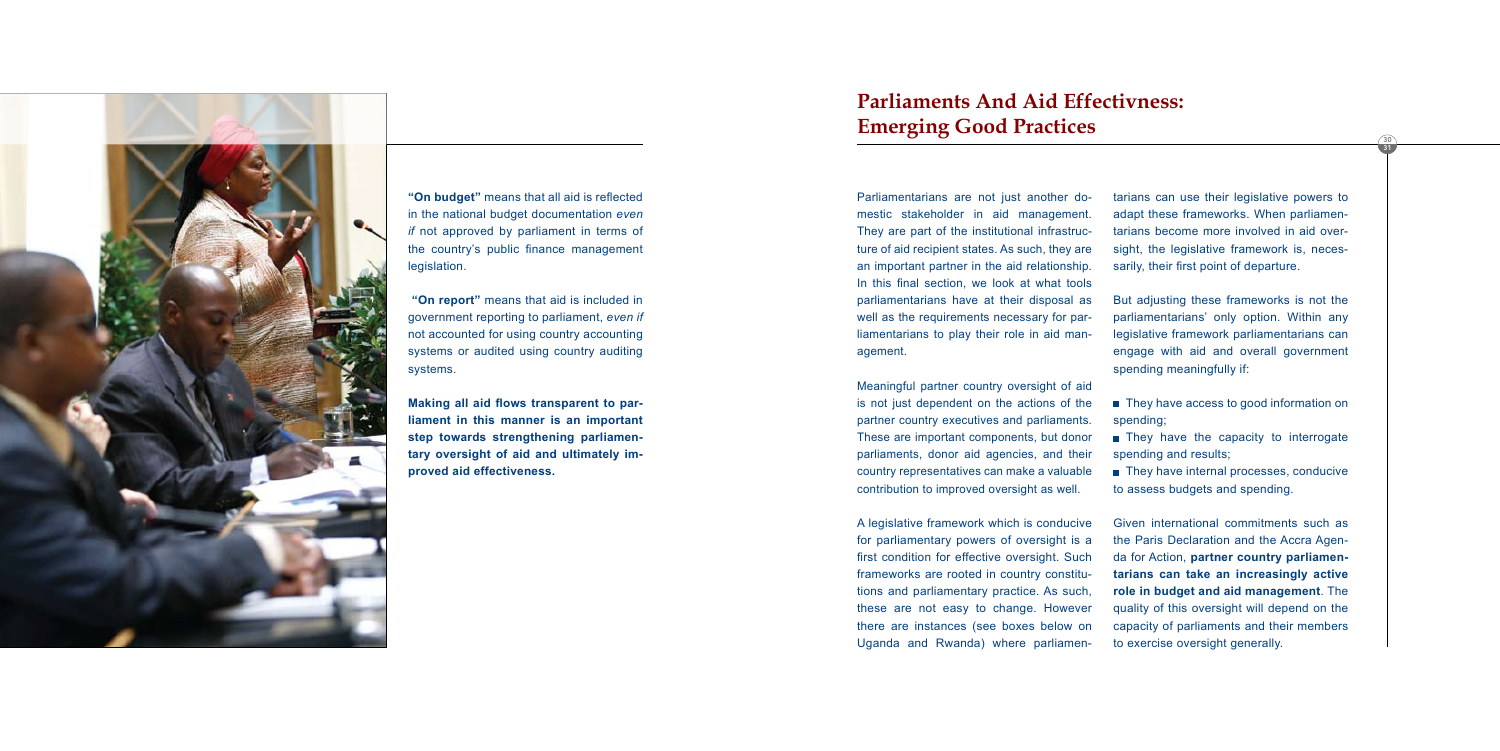would need to **develop parliamentary processes that link the oversight of public accounts committees with the oversight of appropriation committees**.

Parliamentarians need to **oversee the degree to which their executives fulfil the commitments that they have internationally agreed to** in terms of the Paris Declaration and the Accra Agenda for Action. This would mean that parliamentarians would put pressure on executives amongst other to:

**Parliamentarians need to ensure that** they **make full use of their existing oversight powers and tools** in holding executives to account for all forms spending. These include, but are not limited to Questions, Interpellations, Committees of Inquiry, and Committee Hearings. (see box on the creation of a Budget Office in the Kenyan Parliament to improve parliamentary engagement with the budget).

- Take charge of aid management and manage aid to achieve results;
- Strengthen the linkages between national country development strategies and annual and multi-annual budgeting;
- Establish result-oriented reporting so that progress can be monitored against key national and sector strategies;
- Strengthen country systems, particularly public finance management and procurement systems.

**If existing budgetary oversight powers** are weak, parliamentarians can make use of their legislative powers to **elbow open a meaningful space** in the budget process (see box on Uganda's fiscal management bill).

### Therefore, in partner countries:

**Parliamentarians need to demand chang**es to the documentation submitted with the budget in order to be able to better assess the context of spending appropriations. Demanding that all aid flows are reflected on budget, meaningfully and accurately, would be part of such a step (see box on **Parliamentarians need to undertake bud**getary oversight in such a manner that government's actual spending is in line with its budgeted appropriations. Successful Public Accounts Committees are associated with periods of time in which the opposition acts as chair. Parliamentarians can support this practice. This would also mean parliaments

the Rwanda parliament's demand to be given information on how spending affects men and women differently).

33 32

### **Creating Parliamentary Capacity for Budget Oversight in Kenya**

The budget is a highly technical document which is put together by the executive over many months, utilising technical expertise in the government. Unless parliamentarians take active steps to match that expertise, they are likely to be overshadowed by the executive in any attempt to use their oversight powers to hold it to account. In 2007, the Kenyan Parliament created a Parliamentary Budget Office in order to ensure the type of technical expertise that is required to undertake budget work. This office assists various parliamentary oversight committees in their assessment of the executive's spending and revenue proposals as well as in their assessment of actual spending.

### **Legislating for a Stronger Parliamentary Role in Uganda**

In 2001, the Ugandan Parliament passed legislation which stipulated that the executive had to provide it with an early view of budget allocations so that it could play a more active role in overseeing the budget. Previously, the Ugandan budget calendar allowed little time for parliament to assess the budget before passing it. In terms of the legislation, government is now required to table an outline of fiscal and budget policy proposals well in advance of the detailed budget, so that the parliamentary budget committee can assess the proposals. It also created a Budget Office to assist parliament in this task.

### **Demanding Better Budget Documentation in Rwanda**

Rwanda has made great strides in improving how meaningful the budget is when submitting its draft finance law to parliament. The finance law now provides an integrated view on recurrent and development spending organised by delivery programmes, rather than by government institution. However, in 2008, the Rwandan Parliament demanded that more contextual information be provided with the budget, specifically on the ways in which the budget affects men and women differently. This information was not intended to be put on the finance law, but be provided as supplementary documentation along with the finance law.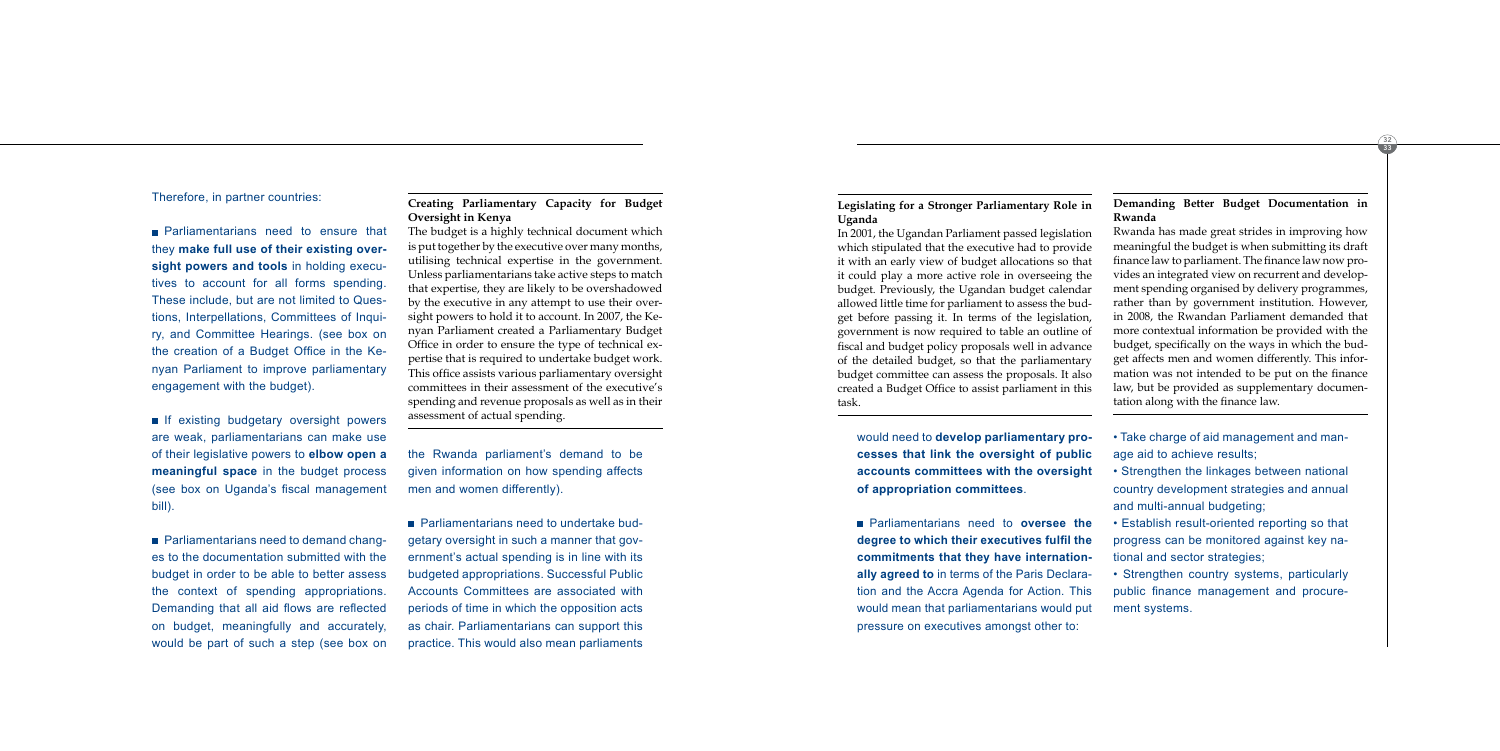leagues in donor countries in the democrat ic oversight of bilateral and multilateral aid. AWEPA implements parliamentary capacity building programmes throughout Africa and facilitates the engagement of European do nor parliaments in this process. Parliamen tarians are able to tap into a broad base of good practices and South-South learn ing as well as North-South policy dialogue. AWEPA's partners in Africa include the Pan-African Parliament, NEPAD, regional parliamentary bodies and national parlia ments.

Work more closely with parliaments and local authorities in preparing, implementing and monitoring national development poli cies and plans;

Facilitating parliamentary oversight by implementing greater transparency in pub lic financial management, including public disclosure of revenues, budgets, expendi tures, procurement and audits.

**Partner country executives have com mitted themselves to improving the transparency and accountability of budgeting overall, and their use of aid flows** in the Paris Agenda and AAA. To these ends, partner country executives must be accountable for their use of aid to their parliaments, improve partnerships for development and manage aid for the achievement of results. Specifically, they have committed themselves to:

Partner country executives also have a role to play in arranging an effective interface between their aid management and budget management systems so that information on aid flows and use can be collected in

**But above all, it would mean that parlia mentarians demand to oversee all forms of aid, particularly by having all aid flows reported on budget.** 

It would also mean that parliamentarians individually, and parliaments as institutions, would need to engage in partnerships with other institutions within their country, on the continent and internationally. Locally, parliaments can tap into public policy and aid management expertise by drawing on

civil society organisations, research insti tutions and think tanks for support. Across the continent, parliaments and parliamen tarians can form learning networks with their peers, such as the Southern African Development Community Organisation of Public Accounts Committees (SADCOPAC, see box).

35 34

Internationally, it is imperative that African parliamentarians participate in joint inter national institutions along with their peers. The Joint Parliamentary Assembly was set up in terms of the agreements governing aid from EU member states to countries in Africa, the Caribbean and the Pacific. This is a major aid inflow into Africa and while the Joint Parliamentary Assembly has no decision-making power, it is a mechanism through which parliamentarians in partner countries can link up with their counterparts in the European Parliament.

The Association of European Parliamentar ians for Africa (AWEPA) is another avenue through which partner country parliamen tarians in Africa can network with their col -

### **Public Accounts Committees Learning from Each Other**

Southern African Development Community Or ganisation of Public Accounts Committees (SAD - COPAC) was established in 2003. Its main purpose is to empower the public accounts committees of the Member States to effectively carry out their functions as oversight committees over public sec tor finance, and to promote good governance. The association meets annually to exchange experi ences and lessons learnt. At the fifth annual SAD - COPAC conference in Lilongwe in August 2008, a training of members of public accounts committees was also held. Members also benefit from the close association of the network with the Supreme Audit Institutions in participating countries.

AWEPA is an international non-governmental or ganisation which works in cooperation with Afri can Parliaments to strengthen parliamentary de mocracy in Africa, keep Africa high on the political agenda in Europe, and facilitate African-European parliamentary dialogue. AWEPA works in Africa from a development perspective to strengthen the core functions of parliaments: oversight, rep resentation and legislation. It believes that strong parliaments are essential prerequisites for Africa's development and ultimately its stability, peace and prosperity.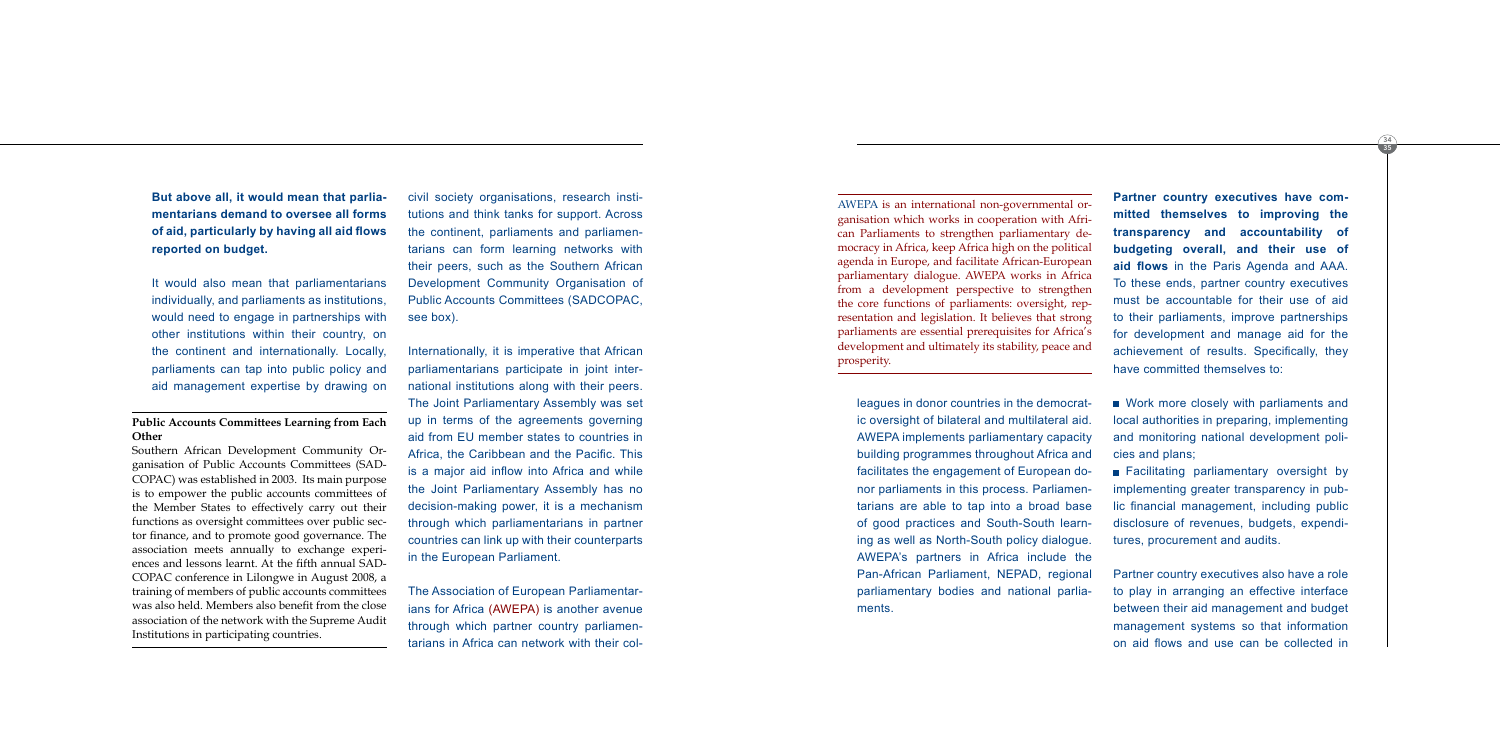policy and on the role of aid as a contribution to national development.

In order for aid to truly be effective, **donor country parliaments and parliamentarians need to evaluate the results of spending and engage with their partner country counterparts.** Aid effectiveness should be a key concern of donor country parliaments. This holds both for aid that is disbursed through bilateral arrangements and their country contributions to multilateral organisations. Donor country parliaments have long been concerned about the regularity of and fiduciary assurances for aid spending, some more than others. However, this is only a first step toward aid effectiveness. If donor parliaments take aid effectiveness seriously, they should be concerned:

With the results of spending. Oversight entails holding their aid agencies to account for the proper use of aid funds as well as their effective use for the achievement of development results.

With donor agencies' implementation of

the Paris Declaration and Accra Agenda for Action. This would entail ensuring that donor agencies, amongst others, help build the capacity of partner country parliaments and provide regular, detailed and timely information on aid at the partner country level to partner country governments for inclusion 'on budget' and 'on report'.

**Publicly disclose regular, detailed and** timely information on volume, allocation and, when available, results of development expenditure to enable more accurate budget, accounting and audit by developing countries.

For all forms of aid, donor parliaments' interests coincide with that of their counterparts in partner countries. Parliamentarians on both sides want to see aid flows used effectively for their intended purposes. Parliamentarians in both the north and the south are isolated to various degrees from current practices in aid management. **Building effective partnerships, networks and joint mechanisms of oversight between donor and partner country parliamentarians offers advantages for those on both sides of the aid equation.**

the budget cycle, even if the aid is implemented by the donor or a third party, such as a project implementation unit (see box on Rwanda).

37 36

It is essential for meaningful parliamentary oversight of aid that partner country executives make progress towards achieving these commitments and are held accountable for the achievement by their parliaments and development partners.

In the spirit of the Paris Declaration, compliance implies that **donor agencies need to ensure that the aid they deliver and**  **how it is delivered, supports the development of a parliamentary voice in aid management.** A key problem in putting aid 'on budget' which is not disbursed and managed through country systems, is the lack of timely, accurate, comprehensive and meaningful information on the planned and actual use of aid flows. For aid which is administered outside of country systems, donors hold this information.

This problem can only be solved if donors take their Paris and Accra commitments seriously at the country level, in each partner country. This would mean that donors must:

**Donors have also committed to building the capacity of partner country parliaments** in order to facilitate their active participation in the dialogue on development

### **Accounting for Aid in Rwanda**

In 2008 the Government of Rwanda took a major step forward by compiling a consolidated list of national accounts that included all aid that has reached to the government sector in 2007, whether administered by government, donors or third parties. This exposed under-reporting of aid on budget as well as discrepancies with aid databases. The exercise enabled the government to look closer at the integration of aid in the budget cycle, for all types of aid to the government sector, whether it was administered through government systems or not.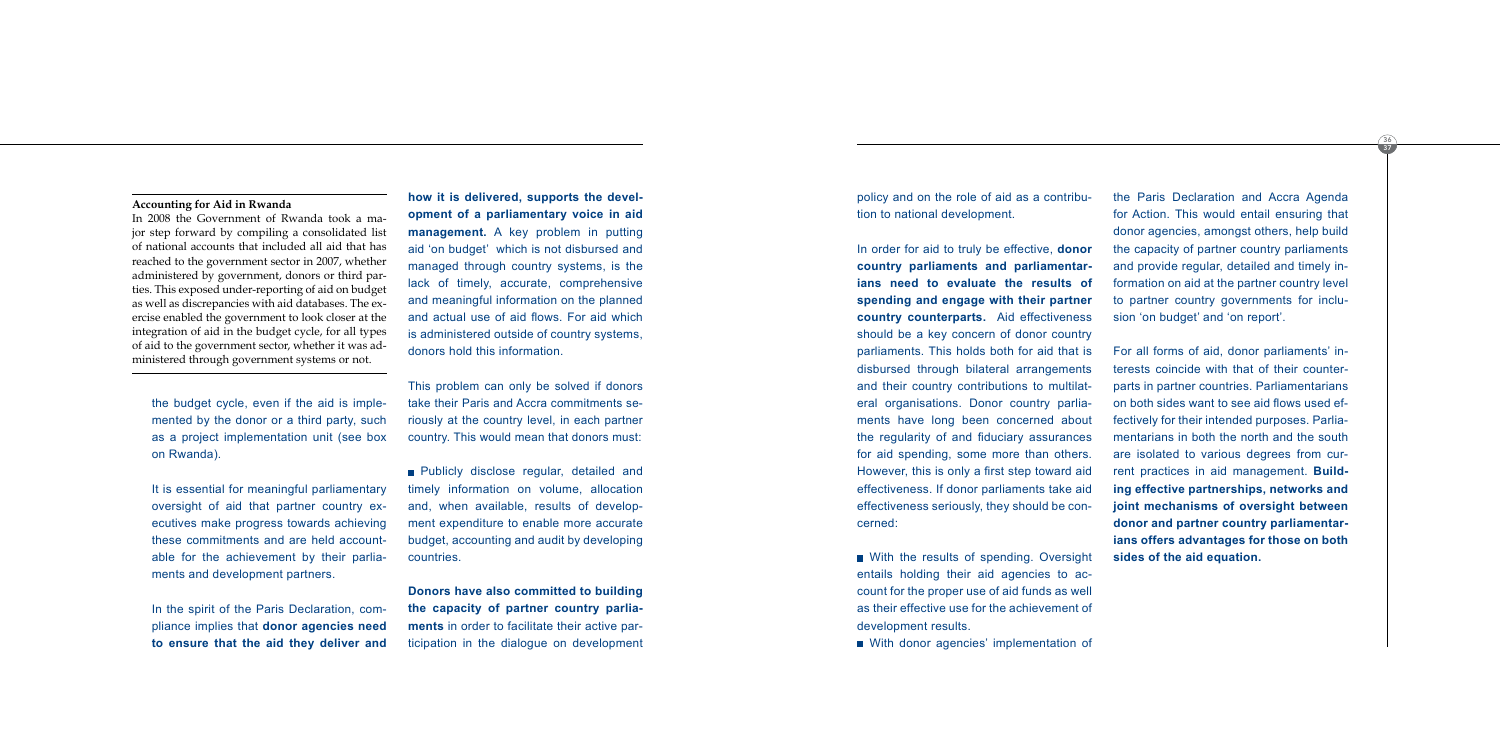![](_page_19_Picture_0.jpeg)

# **Summary And Way Forward**

This booklet has argued that oversight of aid flows by partner country parliaments is a necessary condition for aid effectiveness, for the effectiveness of partner country budgets and for building effective states in developing countries. Partner country parliamentarians are not just simply another domestic stakeholder: as elected officials they are partners who must be engaged- observing the imperatives of the separation of powers. Continuing to isolate them from the management of aid flows represents a significant development risk and undermines the most significant mechanism for domestic accountability at the country level.

It has further been argued that given the complexity of aid types, the aid management cycle and the principles of the separation of powers, the best place to conduct effective oversight of aid is from within the budget cycle itself. This means that aid– for purposes of oversight by partner country parliamentarians – should at the very least be reflected fully in government budget documentation and ex post reports. To achieve this would require interventions by all stakeholders within the aid architecture: donor parliaments, donor agencies, as well as partner country executives and parliaments.

Currently, country systems are not used often enough, in large part, because they are not functioning optimally. Evidence has shown that without effective domestic oversight systems, a trusting relationship between donor and partner countries is difficult to achieve. As this booklet shows, parliaments and parliamentarians have an important role to play in helping to remedy this. Truly effective aid and - more importantly - development, becomes possible when donor agencies provide capacity support to partner country parliaments and work create an enabling environment and incentives for parliaments to play a role in national development planning and oversight.

Parliamentarians themselves, however, hold the key to instigating this change. Representatives from both sides of the aid contract need to be proactive in their home parliaments and work together to assure that aid is used effectively.